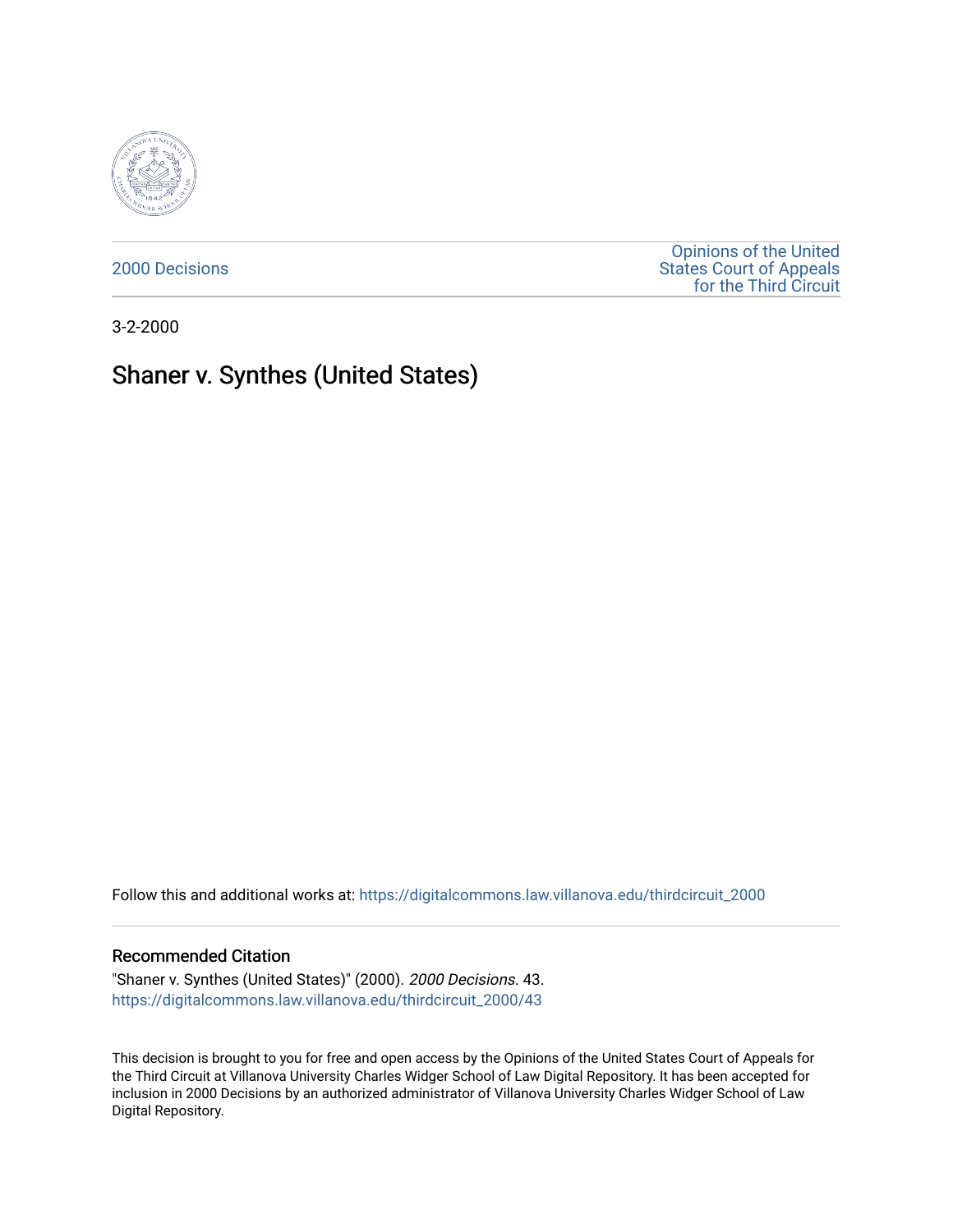Filed March 2, 2000 UNITED STATES COURT OF APPEALS FOR THE THIRD CIRCUIT No. 99-1037 ROBERT D. SHANER, JR., Appellant v. SYNTHES (USA) On Appeal from the United States District Court for the Eastern District of Pennsylvania (D.C. Civ. No. 97-04212) District Judge: Honorable Louis C. Bechtle Argued January 24, 2000 BEFORE: GREENBERG, ROTH and ROSENN, Circuit Judges (Filed: March 2, 2000) Alan B. Epstein (argued) Spector, Gadon & Rosen 1635 Market Street Seven Penn Center, 7th Floor Philadelphia, PA 19103 Attorneys for Appellant Anthony B. Haller (argued) Stephen J. Sundheim Pepper Hamilton LLP 3000 Two Logan Square Eighteenth and Arch Streets Philadelphia, PA 19103-2799 Attorneys for Appellee OPINION OF THE COURT GREENBERG, Circuit Judge. This matter comes on before this court on appeal from the district court's order entered December 14, 1998, granting summary judgment in favor of appellee Synthes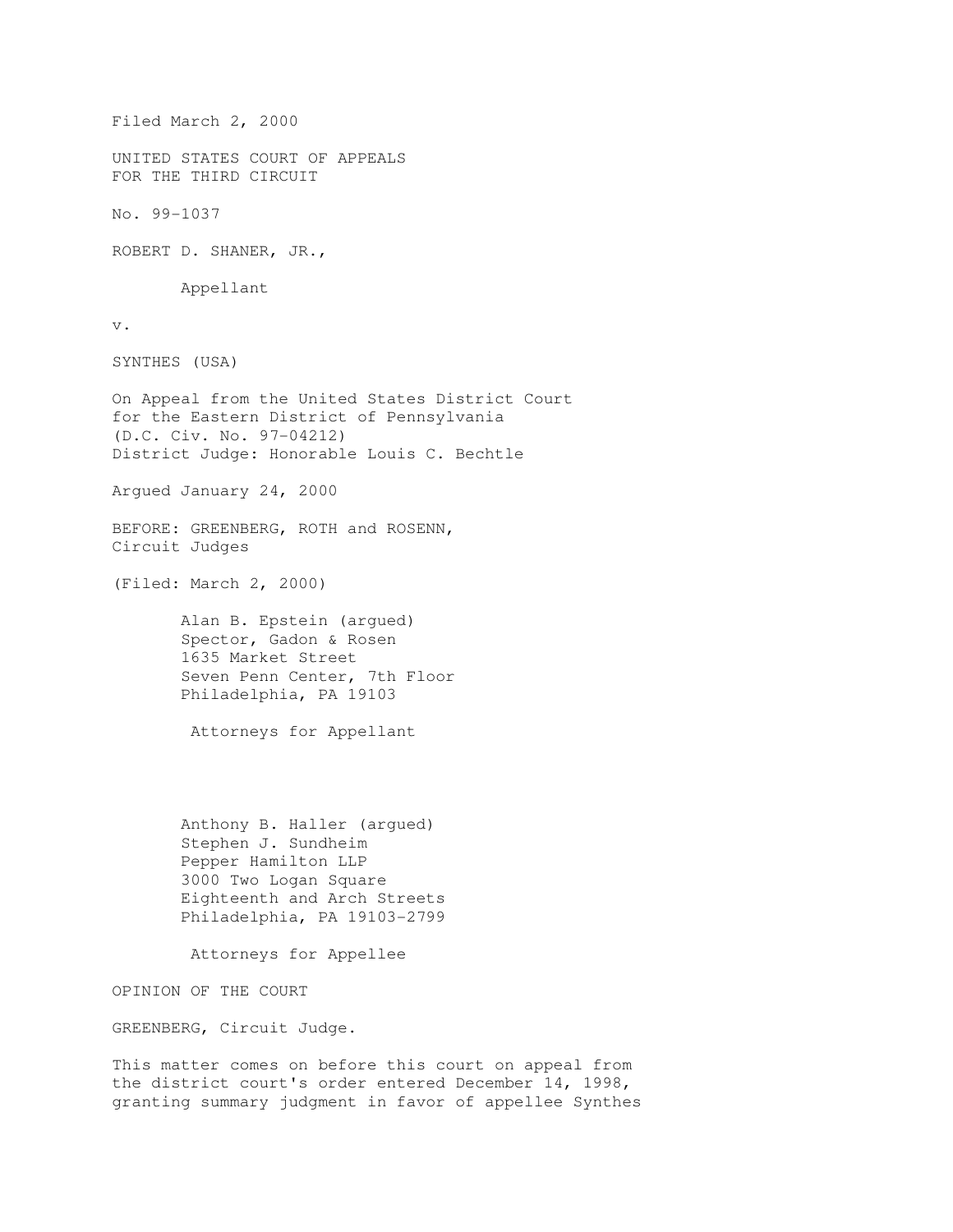(USA) ("Synthes" or "the company") dismissing appellant's complaint asserting claims under the Americans with Disabilities Act, 42 U.S.C. S 12101 et seq. ("ADA"), and Pennsylvania common law. For the reasons we set forth herein, we will affirm the order of the district court.

# I. BACKGROUND

Synthes, which is in the business of manufacturing and distributing orthopedic and spinal implants and instrumentation, hired appellant Robert Shaner in September 1991 as a senior programmer/analyst in its information services department. In 1992, Synthes gave Shaner a six percent raise despite its practice of capping raises at five percent.

In July 1992, Dick Jarvis joined Synthes and became Shaner's superior. In August 1992, Shaner was diagnosed with multiple sclerosis ("MS"). It is undisputed that Shaner did not disclose his ailment to the company until more than a year later, on November 15, 1993.

In May 1993, Jarvis gave Shaner his first performance evaluation. The evaluation indicated that the "major problem" with Shaner was that he relied too heavily on quick "fix" solutions without locating underlying problems in the computer systems. It concluded that Shaner

2

"performs his duties as a Senior Programmer" but that he "has not demonstrated that he has the skills of a senior analyst."1 Shaner felt this evaluation was overly critical and he was unhappy with it. Thus, Shaner filed a complaint with the company regarding this evaluation. Shaner suspected that Jarvis did not like him, and it appeared to Shaner that the reason for the criticism was Jarvis's desire to get rid of programmers, such as himself, who had been with Synthes before Jarvis joined the company.

On April 5, 1994, Jarvis gave Shaner another evaluation. This evaluation contained critical remarks similar to those in the prior evaluation.2 It indicated that Shaner was not proficient in identifying underlying problems in the computer systems and it concluded that Shaner "has not demonstrated [the] skills of a Senior Analyst." It further indicated that Shaner "displays a negative attitude about his job and does not seem happy with the job he performs." Shaner felt that this evaluation was "almost a carbon copy" of the 1993 evaluation.

On April 13, 1994, Shaner filed a charge of disability discrimination with the Equal Employment Opportunity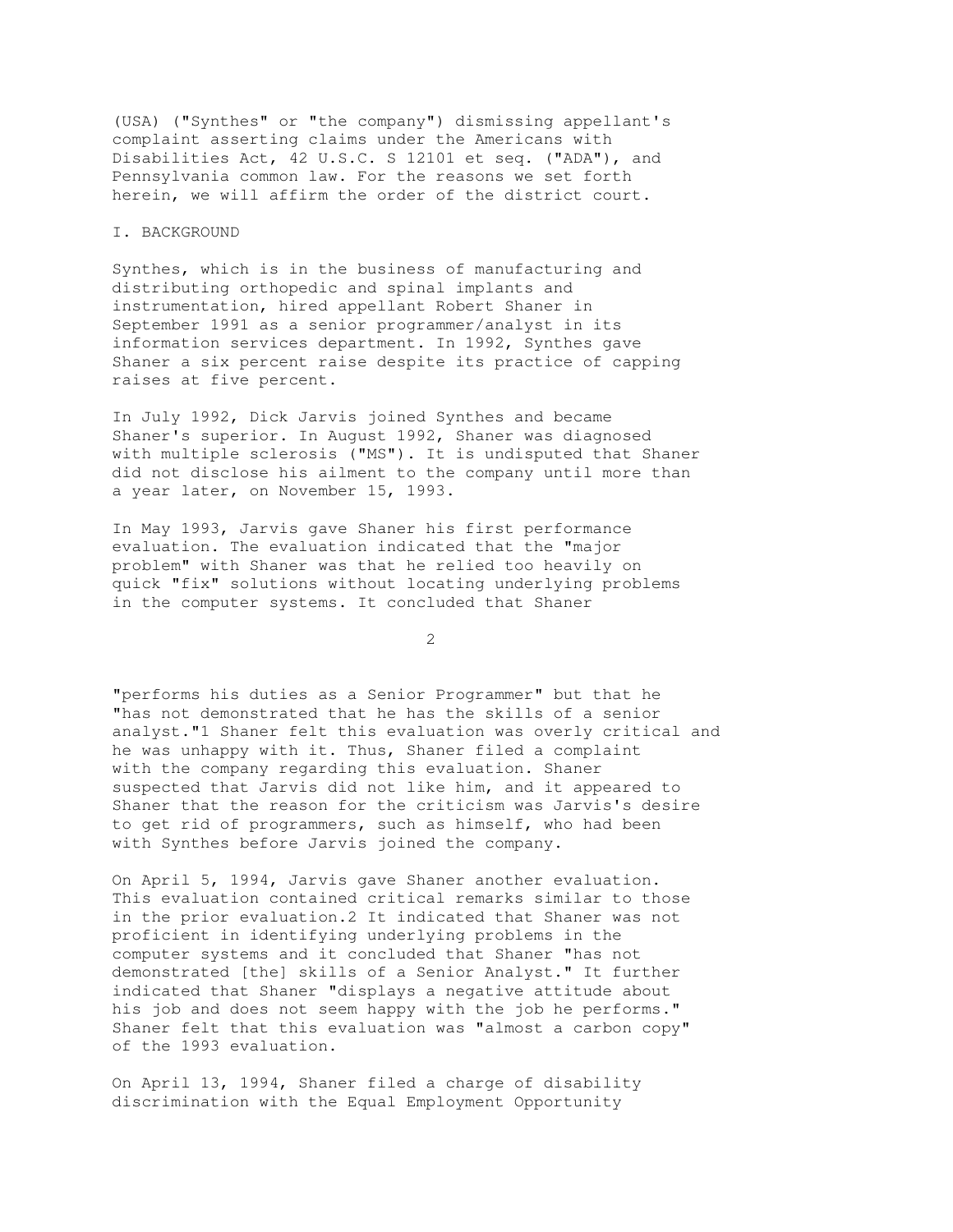Commission ("EEOC") alleging that Synthes had denied him computer training in the area of "PC Applications."3 He claimed the company had promised him this form of training when he first began his employment and that the training had been given to other programmer/analysts. In January 1994, Shaner had sent a pointed email to Jarvis asking "[i]s there any reason I'm being excluded from

1. The evaluation rated Shaner's performance on a scale of 1 to 4, with 4 being "superior," 3 being "above average," 2 being "average," and 1 being "below average." Shaner received a 3 in the category of "assignments and results achieved," a 2.8 in"qualitative," and a 2.8 in "overall performance."

 $\mathcal{L}_\mathcal{L}$  , and the contribution of the contribution of the contribution of the contribution of the contribution of the contribution of the contribution of the contribution of the contribution of the contribution of

2. In this evaluation, Shaner was graded "meets expectation" in the category of "assignments and results achieved" and "marginal" in the categories of "qualitative" and "overall performance." A "marginal" grade indicated that Shaner "does not consistently meet objectives."

3. According to Shaner's brief, he first contacted the EEOC on March 30, 1994. There is nothing in the record to indicate that Synthes became aware of Shaner's contact with the EEOC until after Shaner filed his charge on April 13, 1994.

3

EXCEL TRAINING4 when other programmers in this department have taken the training, with YOUR approval [?]" Jarvis sent a responsive email stating"[w]e have not offered Excel training to the AS/400 group [Shaner's group] at this time. You do not need Excel to perform your job."

In the summer of 1994, Shaner went on a medical leave of absence for more than one month. Upon his return, the company lightened his work load during month-end closing procedures, which often required long hours on his part. Shaner welcomed this reduced work load. In addition, the company permitted him to miss work every Tuesday morning so he could attend an eleven a.m. water therapy class at a location which was over an hour's drive from the office.5 He continued to attend the water therapy class throughout his employment with Synthes. The company also permitted him to go home early when he was not feeling well.

One of Shaner's principal allegations is that various employees, along with Jarvis, frequently turned up the heat in the office despite Shaner's requests that the office be kept cool; the excessive warmth allegedly exacerbated Shaner's MS symptoms. Shaner indicated in his deposition that the heat had been a problem for him even before November 1993, when he advised the company that he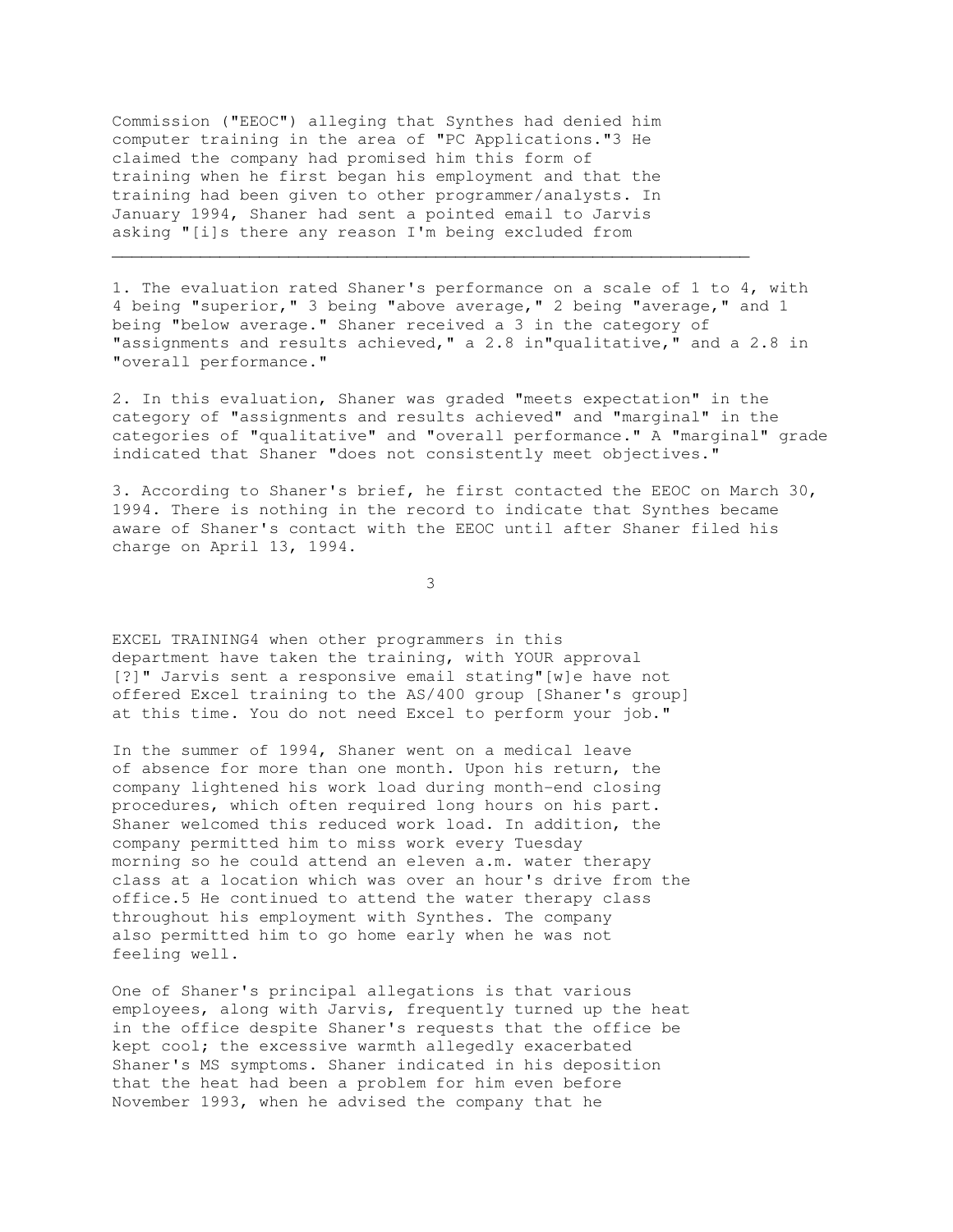suffered from MS. In response to a complaint from Shaner, Mike DiGuglielmo, another of Shaner's superiors, emailed Shaner in May 1994 asking him to provide a doctor's note stating what working conditions were not good for his medical condition. Nevertheless, Shaner did not present the requested note from his doctor until November. The note was not specific as it merely indicated that the temperature in Shaner's work environment should be kept "on the low side."

Shaner requested that a "lock box" be placed on the thermostat to prevent employees from repeatedly adjusting the office temperature. Although lock boxes were present on thermostats elsewhere in the building, the company did not

4. Excel training involved the operation of PC applications.

5. Shaner was required to make up the missed time on other days.

 $\mathcal{L}_\mathcal{L}$  , and the set of the set of the set of the set of the set of the set of the set of the set of the set of the set of the set of the set of the set of the set of the set of the set of the set of the set of th

4

place one in Shaner's work area. However, in November 1994, the company relocated Shaner's office to a converted conference room which had its own thermostat so that he could control the temperature in his work space. 6 Shaner alleges that, on four or five occasions in 1995, an unknown individual or individuals covertly entered the conference room while Shaner was at lunch and turned the heat all the way up. On these occasions, Shaner returned from lunch and noticed that the room was overly warm, whereupon he adjusted the heat back down.

In late 1994, DiGuglielmo told Shaner that it would be in his "best interest" to seek counseling through the company's employee assistance program. Shaner testified that "[f]or the most part" he had a negative attitude at this time, and he voluntarily agreed to attend counseling for assistance with his "work and health problems." The company permitted him to attend counseling sessions on its time and at its expense. According to Shaner, after he had attended several sessions, DiGuglielmo requested that he stop going to counseling, or at least that he stop going on company time. Shaner felt that this request was "inappropriate," inasmuch as DiGuglielmo had asked him to seek counseling in the first place. Shaner nevertheless continued to attend counseling during work hours because he felt that he was benefitting from it.

DiGuglielmo prepared a performance evaluation of Shaner for the period ending March 15, 1995.7 According to this evaluation, Shaner "has shown a very negative attitude through out the last year" and he "has not performed to the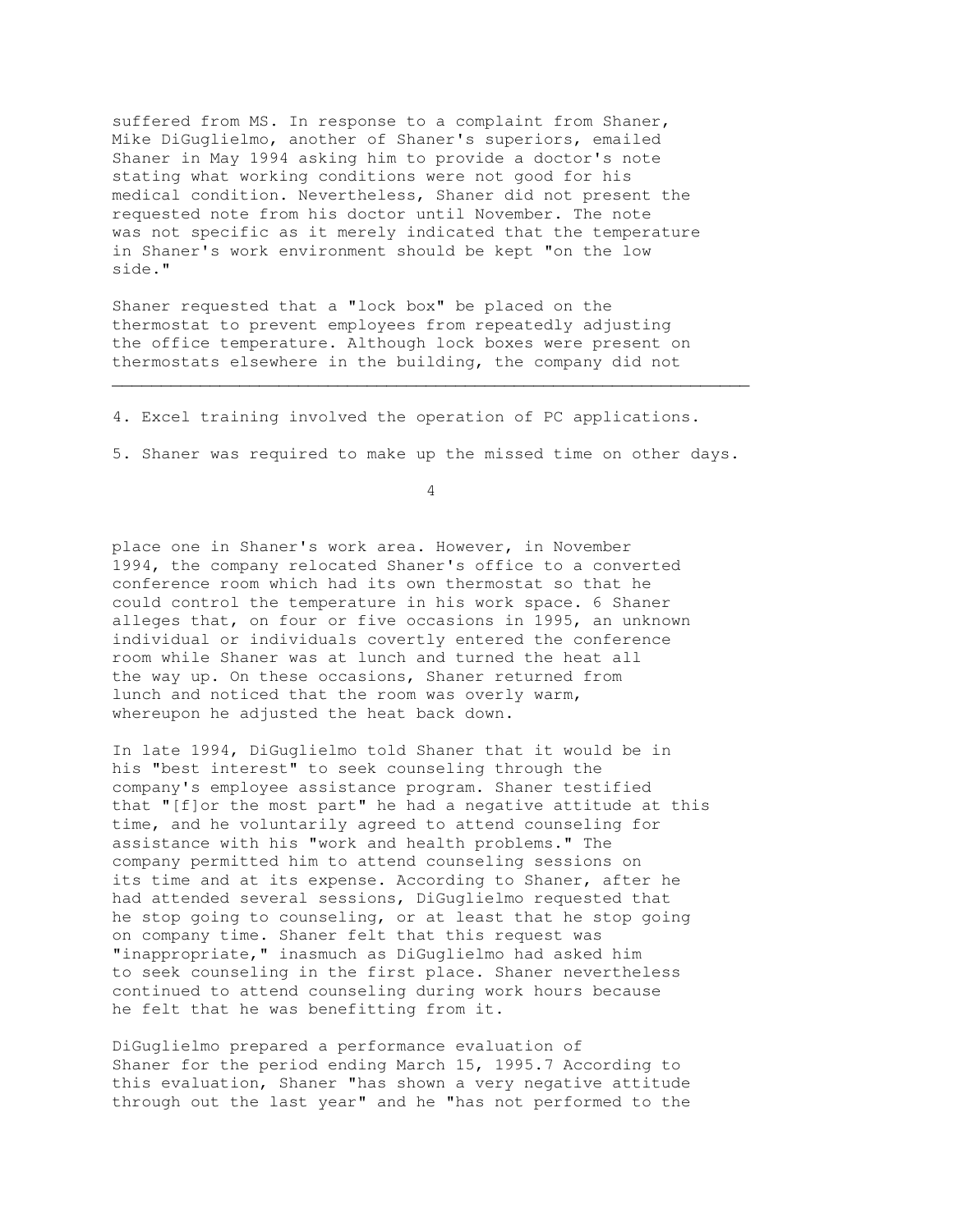level expected of a Sr. Program Analyst [and] his analytical skills are suspect." Further, the evaluation stated that Shaner "continues to point fingers at others and make excuses when things go wrong" and "[w]hen he is given

6. The thermostat in this room also affected the temperature in other employees' nearby work areas, which somewhat limited Shaner's ability to control the temperature.

 $\mathcal{L}_\mathcal{L} = \{ \mathcal{L}_\mathcal{L} = \{ \mathcal{L}_\mathcal{L} = \{ \mathcal{L}_\mathcal{L} = \{ \mathcal{L}_\mathcal{L} = \{ \mathcal{L}_\mathcal{L} = \{ \mathcal{L}_\mathcal{L} = \{ \mathcal{L}_\mathcal{L} = \{ \mathcal{L}_\mathcal{L} = \{ \mathcal{L}_\mathcal{L} = \{ \mathcal{L}_\mathcal{L} = \{ \mathcal{L}_\mathcal{L} = \{ \mathcal{L}_\mathcal{L} = \{ \mathcal{L}_\mathcal{L} = \{ \mathcal{L}_\mathcal{$ 

7. In this evaluation, Shaner was graded "marginal" in the categories of "assignments and results achieved" and "overall performance," and "below expectations" in the category of "qualitative." "Below expectations"

indicated that Shaner "frequently does not meet objectives."

 $\sim$  5  $\sim$  5  $\sim$  5  $\sim$  5  $\sim$  5  $\sim$  5  $\sim$  5  $\sim$  5  $\sim$  5  $\sim$  5  $\sim$  5  $\sim$  5  $\sim$  5  $\sim$  5  $\sim$  5  $\sim$  5  $\sim$  5  $\sim$  5  $\sim$  5  $\sim$  5  $\sim$  5  $\sim$  5  $\sim$  5  $\sim$  5  $\sim$  5  $\sim$  5  $\sim$  5  $\sim$  5  $\sim$  5  $\sim$  5  $\sim$  5  $\sim$ 

assignments he complains about them and they drag out longer than they should."

On April 19, 1995, Shaner again went on leave for medical reasons and his condition has prevented him from ever returning to work. Synthes notified Shaner by letter dated October 5, 1995, that it was terminating his employment effective October 19, 1995, "in accordance with our company policy of terminating employment after six months of medical leave of absence." The letter advised Shaner that he could "reapply" for employment should his condition improve. Shaner has been totally and permanently disabled since he left Synthes in April 1995.

On April 17, 1996, Shaner filed a second EEOC charge alleging discrimination on the basis of disability and retaliation for the filing of his first EEOC charge. In this second charge, Shaner alleged that he was "harassed" in several respects. He complained about the heat being turned up in the office, and he indicated that he had "received a poor review" in April 1994. He stated that "[a]round the end of 1994, I was told by Mike DiGuglielmo that I had to go to counselling [sic] because I had a `bad attitude.' " He claimed that he was "harassed to the point that my disability was aggravated," which forced him to go on disability and ultimately led to his termination.

Shaner filed this action in the district court on June 23, 1997. Count I of the complaint alleged disparate treatment on account of disability in violation of the ADA, 42 U.S.C. SS 12111-12117, "as evidenced by, inter alia, (a) [ ] sudden change in [the company's] performance evaluations of plaintiff, after being informed of plaintiff 's diagnosis of Multiple Sclerosis  $\ldots$  ; (b) refusing to allow[plaintiff] the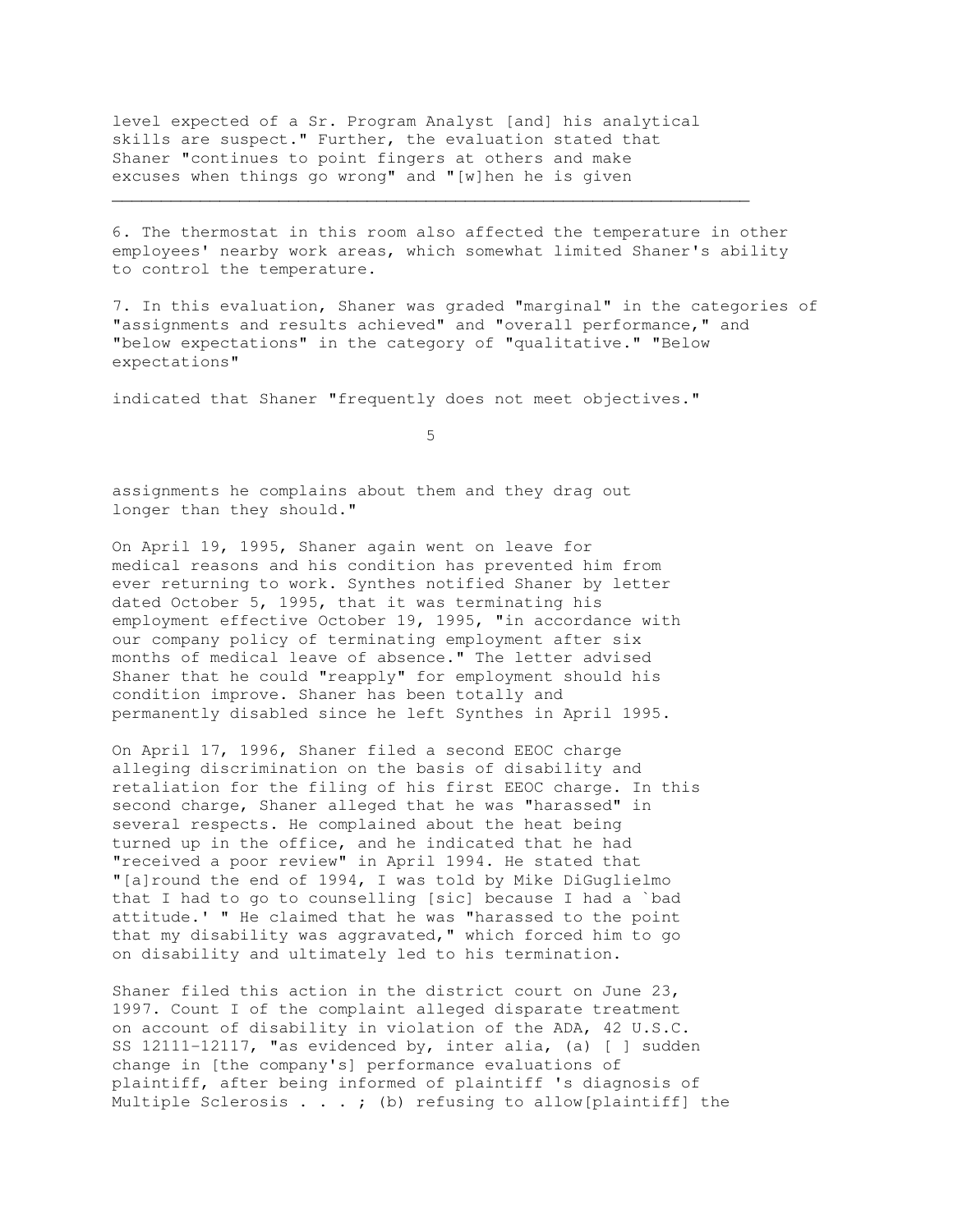special training necessary to the successful completion of his work, while allowing it to other employees; [and] (c) engaging in harassment of plaintiff including the manipulation of the room temperature of his workplace with the knowledge that such behavior would cause plaintiff serious illness or total disability." Count II alleged retaliation in violation of the ADA, 42 U.S.C. S 12203, "as evidenced by, inter alia, (a) [ ] harassment of plaintiff, including turning up the heat in the office so as to cause exacerbation of plaintiff 's condition; (b) transferring

 $\overline{6}$ 

plaintiff to a converted closet when he complained about the manipulation of the heat; (c) making false accusations of poor performance by plaintiff; (d) requiring plaintiff to undertake counseling from a third party provider which was harassing and unnecessary; and (e) terminating plaintiff 's employment while he was out on that medical leave." Count III alleged intentional infliction of emotional distress. Following the company's motion for summary judgment, the district court dismissed all claims in an order dated December 11, 1998, and entered on December 14, 1998. Shaner filed a notice of appeal from the district court's order.

### II. JURISDICTION and STANDARD OF REVIEW

The district court had subject matter jurisdiction over Shaner's ADA claims pursuant to 28 U.S.C. S 1331 and supplemental jurisdiction over his state law claim pursuant to 28 U.S.C. S 1367. We have jurisdiction pursuant to 28 U.S.C. S 1291. Our standard of review is plenary. See Taylor v. Phoenixville Sch. Dist., 184 F.3d 296, 305 (3d Cir. 1999). "Summary judgment is proper where the pleadings, depositions, answers to interrogatories, admissions, and affidavits show there is no genuine issue of material fact and that the moving party is entitled to judgment as a matter of law." Jones v. School Dist. of Philadelphia, 198 F.3d 403, 409 (3d Cir. 1999). We must view the record in the light most favorable to Shaner and draw all reasonable inferences in his favor. Id.

#### III. DISCUSSION

#### A. ADA Claims

In order to establish a prima facie case of disparate treatment under the ADA, a plaintiff must show "(1) he is a disabled person within the meaning of the ADA; (2) he is otherwise qualified to perform the essential functions of the job, with or without reasonable accommodations by the employer; and (3) he has suffered an otherwise adverse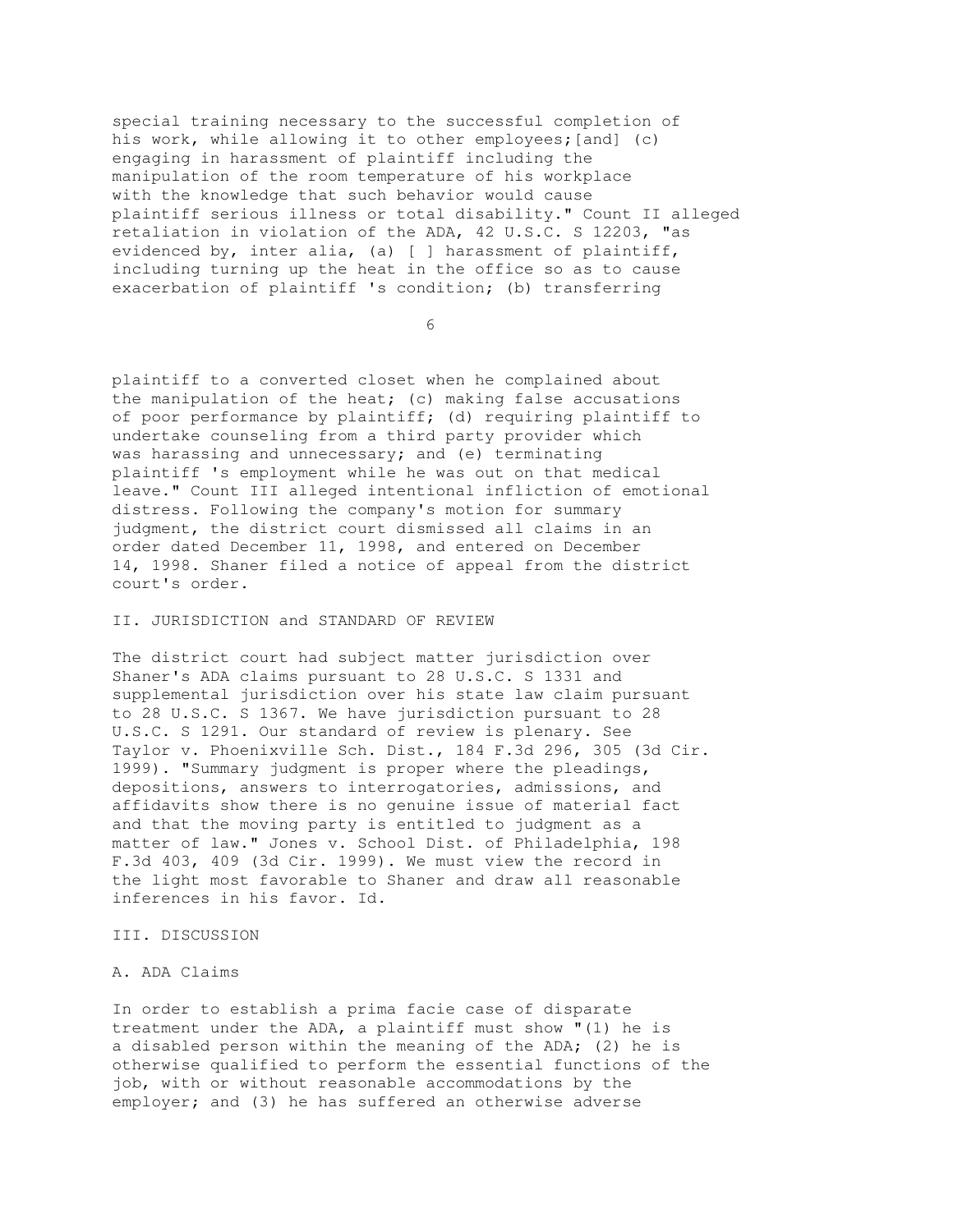employment decision as a result of discrimination." Gaul v. Lucent Techs., Inc., 134 F.3d 576, 580 (3d Cir. 1998); see also Deane v. Pocono Med. Ctr., 142 F.3d 138, 142 (3d Cir.

7

1998) (en banc) (citing Gaul). To establish a prima facie case of retaliation under the ADA, a plaintiff must show "(1) protected employee activity; (2) adverse action by the employer either after or contemporaneous with the employee's protected activity; and (3) a causal connection between the employee's protected activity and the employer's adverse action." Krouse v. American Sterilizer Co., 126 F.3d 494, 500 (3d Cir. 1997).

We have indicated that the burden-shifting framework of McDonnell Douglas Corp. v. Green, 411 U.S. 792, 93 S.Ct. 1817 (1973), applies to ADA disparate treatment and retaliation claims. See Walton v. Mental Health Ass'n of Southeastern Pa., 168 F.3d 661, 667-68 (3d Cir. 1999); Krouse, 126 F.3d at 500-01; Newman v. GHS Osteopathic, Inc., 60 F.3d 153, 156-58 (3d Cir. 1995). We recently have described the McDonnell Douglas framework as follows:

> Briefly summarized, the McDonnell Douglas analysis proceeds in three stages. First, the plaintiff must establish a prima facie case of discrimination. If the plaintiff succeeds in establishing a prima facie case, the burden shifts to the defendant `to articulate some legitimate, nondiscriminatory reason for the employee's rejection.' [McDonnell Douglas, 411 U.S. at 802, 93 S.Ct. at 1824.] Finally, should the defendant carry this burden, the plaintiff then must have an opportunity to prove by a preponderance of the evidence that the legitimate reasons offered by the defendant were not its true reasons, but were a pretext for discrimination. See Texas Dep't of Community Affairs v. Burdine, 450 U.S. 248, 252-53, 101 S.Ct. 1089, 1093 (1981) (citations omitted). While the burden of production may shift, `[t]he ultimate burden of persuading the trier of fact that the defendant intentionally discriminated against the plaintiff remains at all times with the plaintiff.' Id. Our experience is that most cases turn on the third stage, i.e., can the plaintiff establish pretext.

Jones, 198 F.3d at 410.

We have stated as follows with regard to the application of the third step of the McDonnell Douglas framework at the summary judgment stage: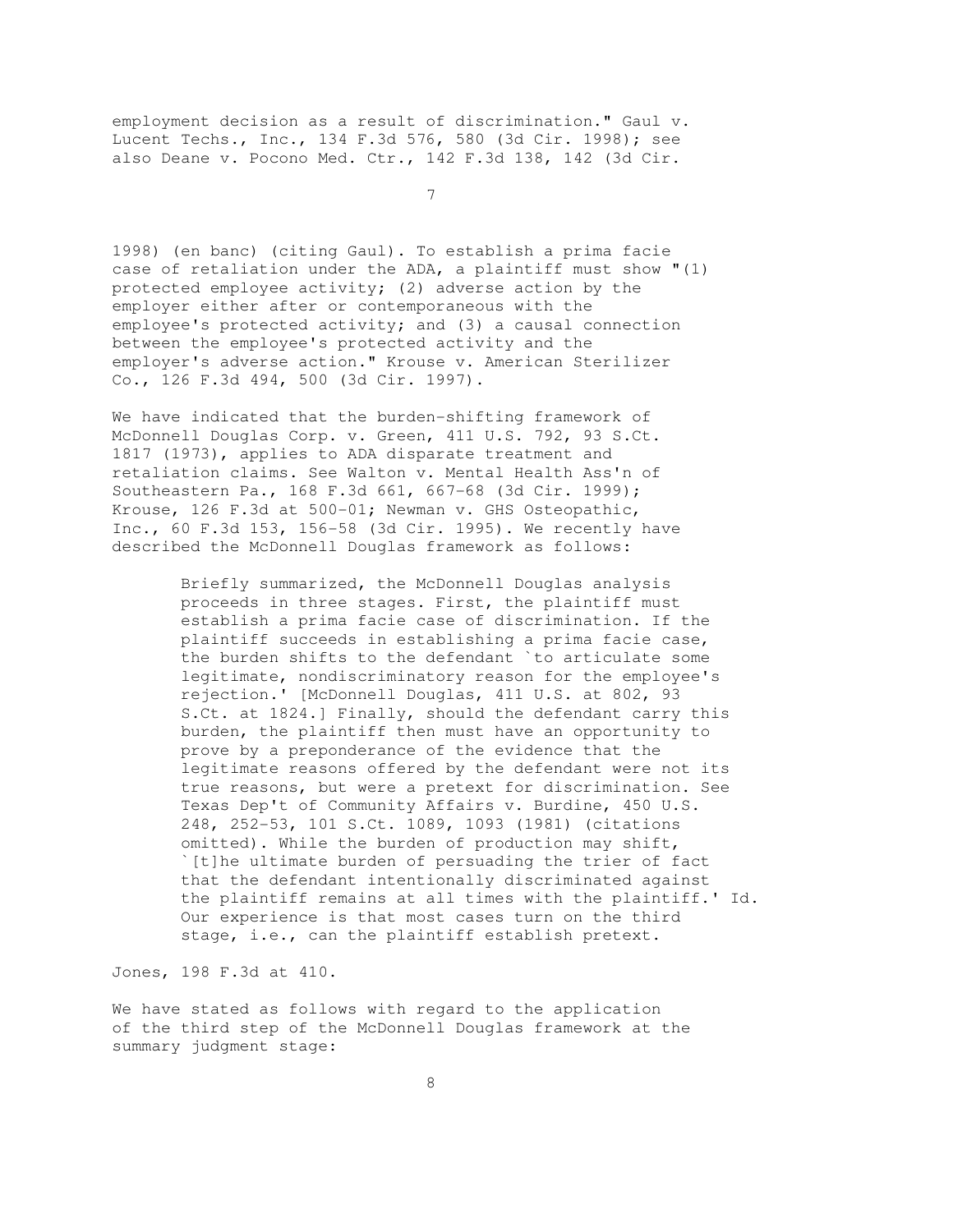At this point, the court focuses on whether there is sufficient evidence from which a jury could conclude that the purported reasons for defendant's adverse employment actions were in actuality a pretext for intentional race [or disability] discrimination. At trial, the plaintiff must convince the finder of fact`both that the reason was false, and that discrimination was the real reason.' St. Mary's Honor Ctr. v. Hicks, 509 U.S. 502, 515, 113 S.Ct. 2742, 2752 (1993) (emphasis in original). The factfinder's rejection of the employer's proffered reason allows, but does not compel, judgment for the plaintiff. Sheridan [v. E.I. DuPont de Nemours and Co., 100 F.3d 1061, 1066-67 (3d Cir. 1996) (en banc)].

 On numerous occasions, we have explained the plaintiff 's burden at summary judgment on this aspect of the McDonnell Douglas tripartite framework. Specifically, in Fuentes v. Perskie, 32 F.3d 759 (3d Cir. 1994), and later in Sheridan, we stated that a plaintiff may defeat a motion for summary judgment (or judgment as a matter of law) by pointing `to some evidence, direct or circumstantial, from which a factfinder would reasonably either: (1) disbelieve the employer's articulated legitimate reasons; or (2) believe that an invidious discriminatory reason was more likely than not a motivating or determinative cause of the employer's action.' Fuentes, 32 F.3d at 764; Sheridan, 100 F.3d at 1067.

Id. at 412-13.8 "To discredit the employer's proffered reason, [ ] the plaintiff cannot simply show that the employer's decision was wrong or mistaken . . . . Rather, the non-moving plaintiff must demonstrate such weaknesses, implausibilities, inconsistencies, incoherencies, or contradictions in the employer's proffered

 $\mathcal{L}_\mathcal{L}$  , and the set of the set of the set of the set of the set of the set of the set of the set of the set of the set of the set of the set of the set of the set of the set of the set of the set of the set of th

8. We recently have made clear that a plaintiff 's ultimate burden in a retaliation case is to convince the factfinder that retaliatory intent had a

"determinative effect" on the employer's decision. See Woodson v. Scott Paper Co., 109 F.3d 913, 931-35 (3d Cir. 1997); Krouse, 126 F.3d at 501 ("The plaintiff must prove that retaliatory animus played a role in the employer's decisionmaking process and that it had a determinative effect on the outcome of that process.") (citing Woodson).

9

legitimate reasons for its action that a reasonable factfinder could rationally find them unworthy of credence, and hence infer that the employer did not act for the asserted non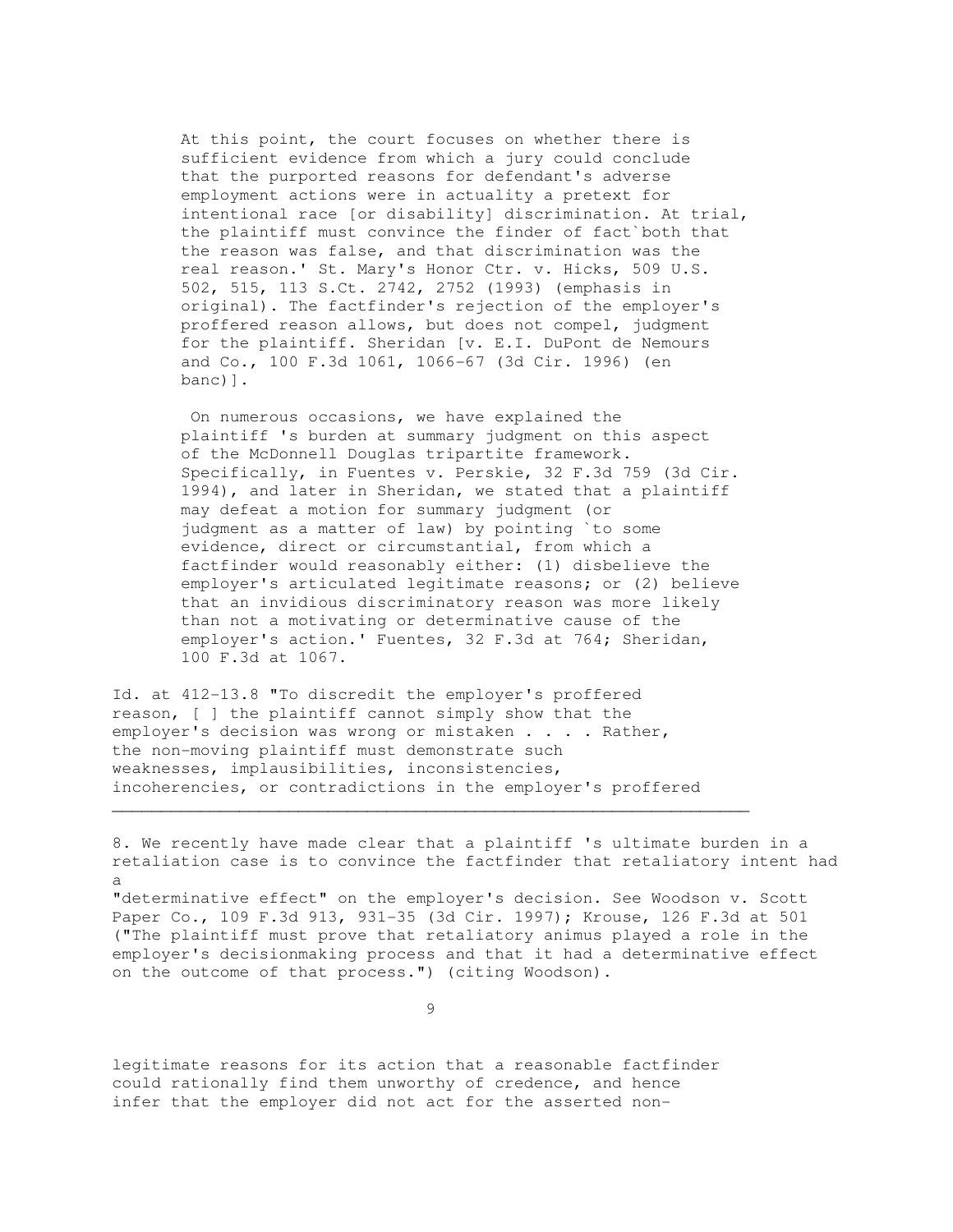discriminatory reasons." Fuentes v. Perskie , 32 F.3d 759, 765 (3d Cir. 1994) (citation and internal quotation marks omitted).

According to Shaner's complaint, the company's violation of the ADA was "evidenced by" several forms of improper conduct--the denial of training, the poor performance evaluations, the manipulation of office temperature, the relocation of his office, the request that he attend counseling, and the termination. It is unclear from the complaint whether Shaner is claiming that each of these forms of conduct constitute separate "adverse employment actions"--and thus constitute separate substantive ADA claims--or whether he is alleging some of them simply as proof of discriminatory or retaliatory intent. Synthes contends that the only substantive ADA claims properly preserved through a timely EEOC charge were the discriminatory denial of PC applications training (which Shaner raised in his first EEOC charge) and the retaliatory termination (which he raised in the second). According to Synthes, Shaner conceded in the district court that he was not pursuing any other allegations as substantive ADA claims. The district court assumed that Shaner primarily was challenging the denial of PC applications training and the termination, and treated the other alleged conduct as merely evidence of improper intent. Shaner's briefing on this appeal does not clarify the matter; his reply brief simply refers to all of the alleged improper conduct as "evidence" of discrimination or retaliation.

We will not determine which of Shaner's allegations were properly preserved through a timely EEOC charge, nor will we dwell on whether Shaner seeks to pursue each of his various allegations as separate substantive ADA claims. Rather, we conclude, considering all of Shaner's allegations, that there is not sufficient evidence to permit a reasonable factfinder to conclude that the company acted with discriminatory or retaliatory intent with respect to any of the challenged conduct. More specifically, with respect to the disparate treatment claim, we hold that Shaner has not

10

presented enough evidence to permit a factfinder either to disbelieve the company's articulated reasons, or to conclude that discrimination on account of disability was the real reason for any of the alleged improper actions. With respect to Shaner's retaliation claim, we hold that Shaner has not presented sufficient evidence to establish a causal connection between any of the alleged improper actions and the filing of his first EEOC charge. Moreover, even assuming a prima facie case of retaliation could be established, we conclude that Shaner has not presented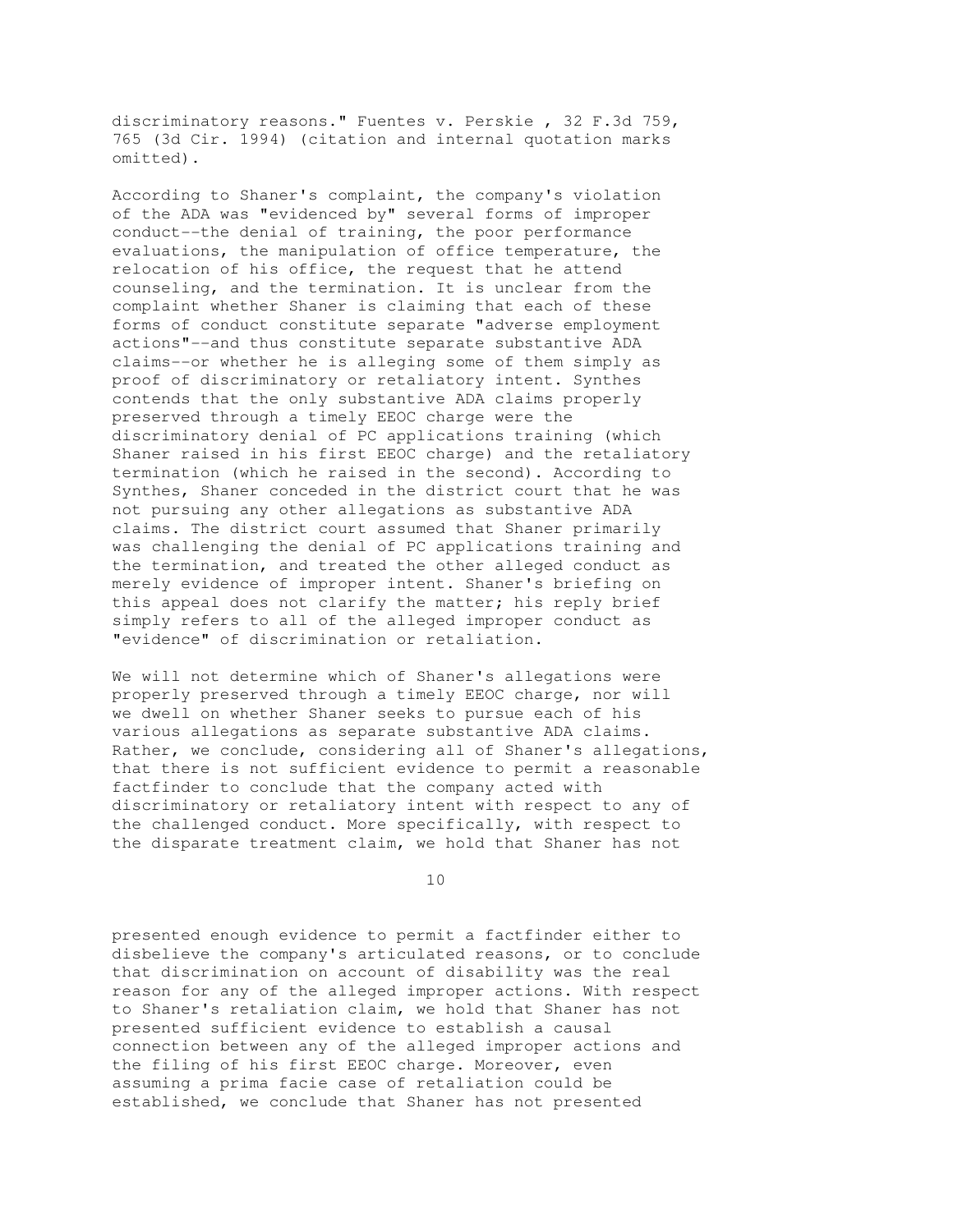sufficient evidence to permit a factfinder either to disbelieve the company's reasons, or to conclude that retaliation was the real reason, for any of the alleged improper actions.

Like many (if not most) employment discrimination plaintiffs, Shaner has no direct evidence to indicate that anyone at Synthes exhibited hostility towards him based on his protected status (as a disabled person) or his protected activity (the filing of his first EEOC charge). The following exchanges from Shaner's deposition are illustrative:

> Q. From the time you filed the [first EEOC] charge until you left Synthes, did anyone at Synthes, any manager at Synthes, including . . . Mike [DiGuglielmo] and Dick Jarvis, say anything to you about the charge you had filed with the EEOC in April of 1994?

A. I don't remember.

 Q. Can you identify any conversation or any statement that you heard about that charge made by any of those people at this time?

A. No, I cannot.

 Q. Did anyone report to you that any Synthes manager, including . . . Dick Jarvis or Mike, had made any statement regarding the EEOC charge that you had filed in April of 1994 from April 1st, 1994 until the time you left Synthes?

A. I can't remember.

. . . .

 Q. [ ] Do you have any information that Synthes or any of its managers were retaliating against you

11

 because you filed an EEOC charge in April of 1994 at any time that you were employed at Synthes?

A. Do I have any information? No.

. . . .

 Q. Can you identify any fact or tell me about any information or any evidence you have which would indicate to you, in any way, that any manager of Synthes, at any time, retaliated against you because you filed an EEOC charge in April of 1994?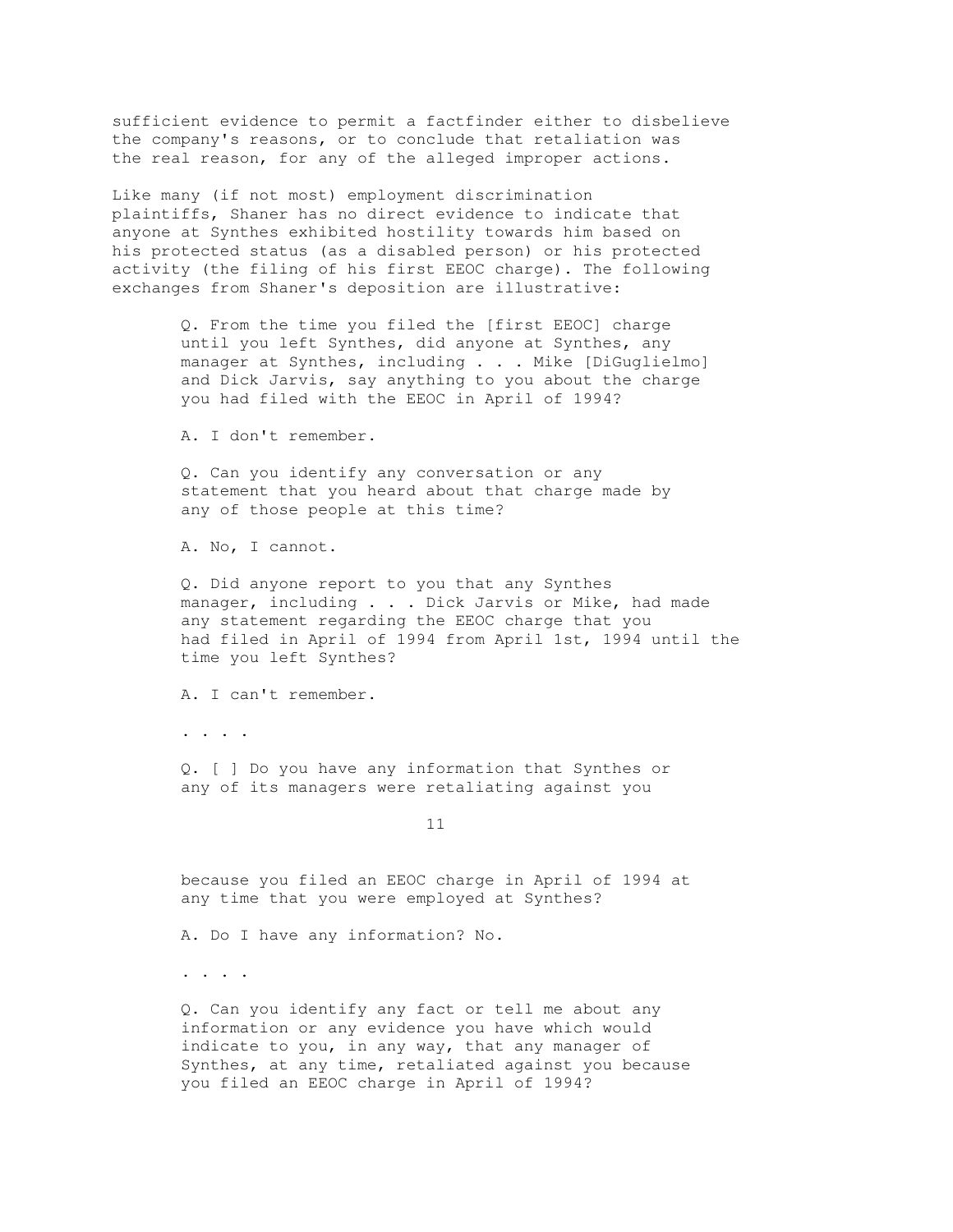A. I don't remember any at this time.

. . . .

 Q. Did you ever hear any comments made by any Synthes manager, including . . . Dick Jarvis or Mike or any other manager, that indicated that you were discriminated against because of your disability or your alleged disability?

A. No.

 Q. Did anyone report to you any comments by any member of Synthes management which indicated that you were discriminated against because of your disability or alleged disability?

A. I can't remember any, no.

App. at 78, 82.

Of course, direct evidence of intent is not required to establish a discrimination claim. See Pivirotto v. Innovative Sys., Inc., 191 F.3d 344, 352 n.4 (3d Cir. 1999). In the absence of direct evidence, a plaintiff may rely on circumstantial evidence to "demonstrate such weaknesses, implausibilities, inconsistencies, incoherencies, or contradictions" in the employer's proffered legitimate reasons so as to permit a reasonable factfinder to infer that the employer did not act for the proffered reasons. See Fuentes, 32 F.3d at 764-65. Accordingly, we will examine in detail the various instances of improper conduct Shaner alleges to determine whether he possibly can show such weaknesses or implausibilities. We conclude that he

12

cannot, and thus his ADA claims cannot survive a motion for summary judgment.9

1. Denial of training

Shaner claims that, upon his commencing employment with Synthes, the company promised him that he would receive PC applications training. According to Shaner, he was told that "every opportunity would be available" for such training, and the company's "extensive PC network" was one of the reasons he chose to accept a job at Synthes. Shaner never received the PC applications training he desired, despite his requests for it. He claims that other similarly situated workers received this type of training, including Vincent Jasinnas, who received training in July 1993 on Excel.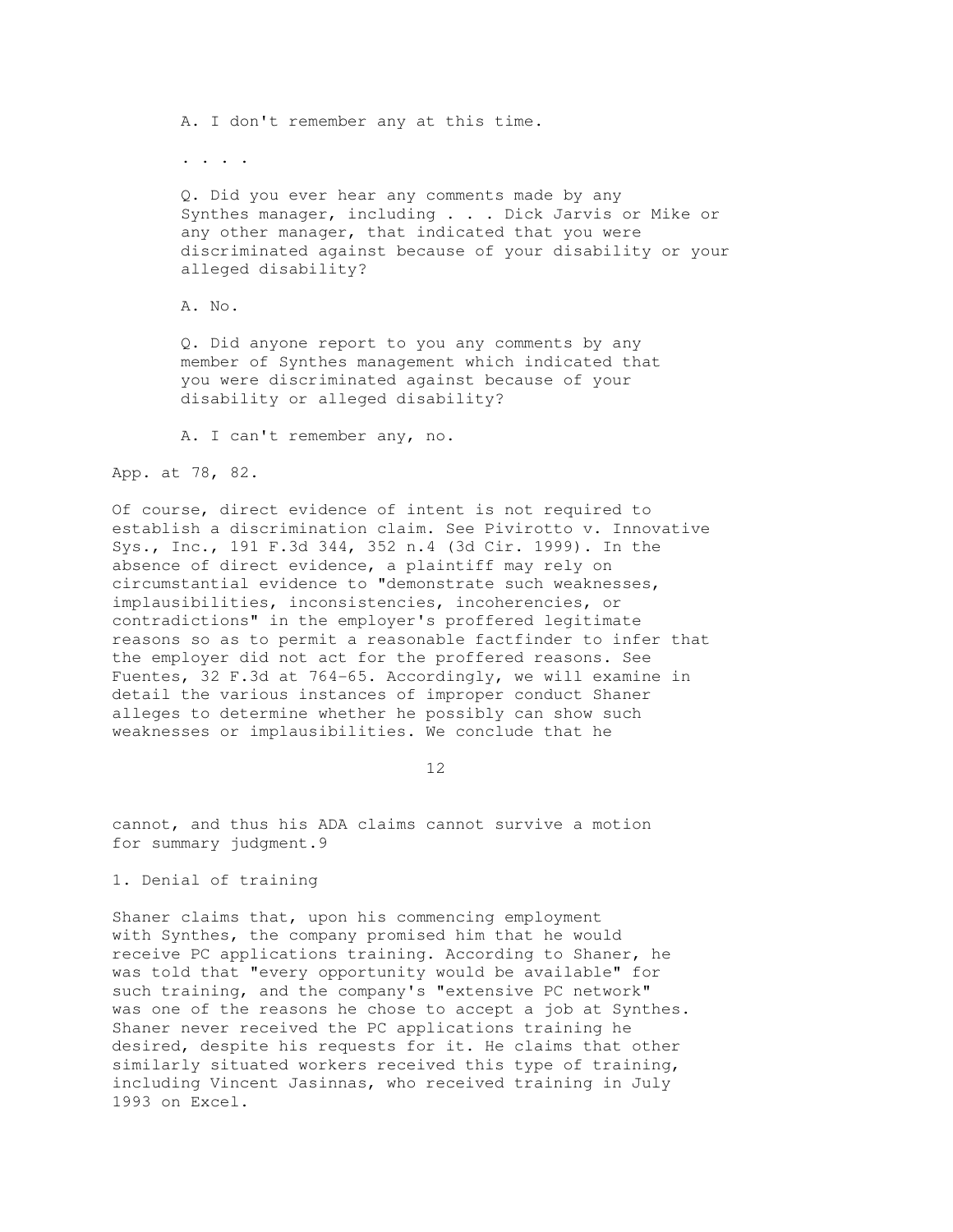The company contends that PC applications and Excel were not necessary for Shaner to perform his job. Shaner's testimony fails to counter the company's contention, and indeed tends to support it. At his deposition, Shaner speculated that training in PC applications or Excel "possibly" might have been helpful to him--for example, if a user asked him a question related to PC applications - but he gave no testimony indicating that training in these areas was germane to his regular job functions. Indeed, Shaner answered "No" when asked whether he needed Excel in order to do his job as of January 1994, when he and Jarvis exchanged emails regarding Excel training. Further, Shaner indicated during his deposition that he did not know whether Jasinnas, who received Excel training, actually was doing work involving the use of Excel. Perhaps most significantly, Shaner's testimony shows that the

9. We have indicated that "a discrimination analysis must concentrate not on individual incidents, but on the overall scenario." See Woodson, 109 F.3d at 921 (citation omitted). Nevertheless, where, as here, a plaintiff alleges that discrimination or retaliation is evidenced by discrete

 $\mathcal{L}_\mathcal{L}$  , and the set of the set of the set of the set of the set of the set of the set of the set of the set of the set of the set of the set of the set of the set of the set of the set of the set of the set of th

categories of conduct, we believe that some examination of each category is necessary in order to assess the merits of the case. See id. We will examine each of the categories of improper conduct alleged by Shaner, keeping in mind our admonition that "[a] play cannot be understood on the basis of some of its scenes but only on its entire performance." Id. (citation omitted).

13

denial of PC applications and Excel training began before November 1993, when he first advised the company of his MS. Accordingly, we can see no basis for a reasonable jury to conclude that Shaner was denied PC applications or Excel training on account of his disability.10

Further, there is no evidence of a discriminatory denial of training on the J.D. Edwards system. Shaner's testimony indicates that he received a week-long training seminar on J.D. Edwards in April 1994, along with other Synthes programmers.11 In January 1995, Shaner was instructed to spend four to five hours per week with J.D. Edwards on his own in order to become comfortable with the system. Manuals for J.D. Edwards were available, which Shaner read and understood, and Shaner was advised that he should seek help from another employee who was proficient with the system. Shaner tried to comply with the company's instruction, but he found the system difficult to learn, although he was a computer professional. Shaner never

\_\_\_\_\_\_\_\_\_\_\_\_\_\_\_\_\_\_\_\_\_\_\_\_\_\_\_\_\_\_\_\_\_\_\_\_\_\_\_\_\_\_\_\_\_\_\_\_\_\_\_\_\_\_\_\_\_\_\_\_\_\_\_\_\_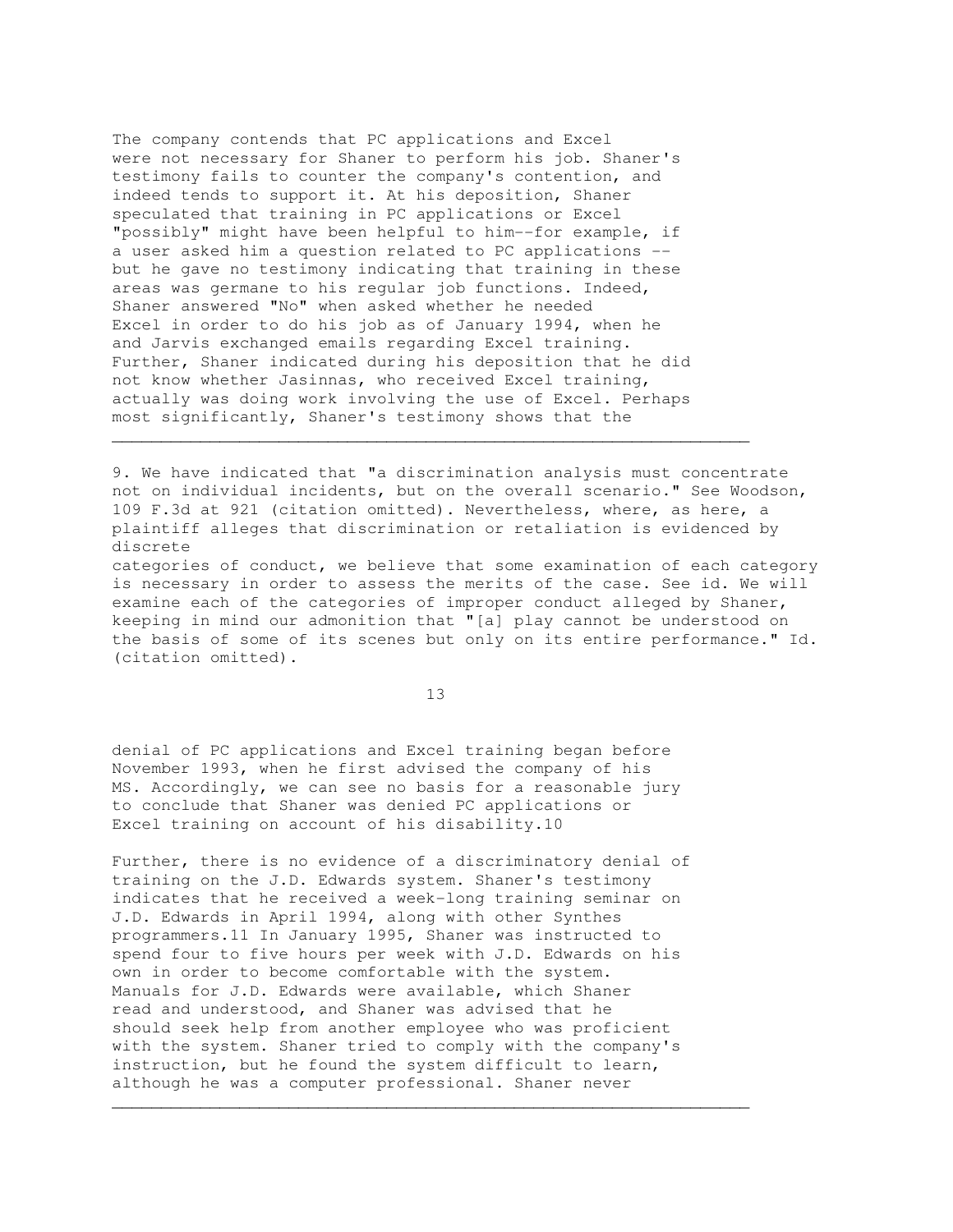10. According to Shaner's brief, "the record revealed that all the programmers except Shaner had received PC Applications training, causing even the other programmers to wonder why plaintiff was being excluded." We do not see any support in the record for this contention. Shaner's brief cites only to the testimony of a Synthes employee, Crystal Dean. However, Dean was referring not to PC Applications training but to another form of training--on a system called J.D. Edwards--when she testified that Shaner was denied training that others had received. ("[Shaner] was the last of the programmers who had not received training for J.D. Edwards.") (emphasis added). Yet, Shaner conceded at his deposition that he received a week of J.D. Edwards training along with other programmers, and Dean testified that she was unaware that Shaner had received this training. Indeed, Dean conceded that she had no personal knowledge as to the J.D. Edwards training received by any of the programmers, including Shaner, and she indicated that her knowledge regarding denials of training was based almost entirely on what Shaner had told her. Accordingly, Dean's testimony does not provide a basis for inferring discriminatory intent in relation to the denial of PC applications training, or any other form of training.

11. Shaner also contends that he wrongfully was excluded from meetings of the "SIBIS" team, which was involved in programming the J.D. Edwards system. Yet, Shaner testified that his exclusion from the SIBIS team began when Jarvis joined the company, which was well before Shaner disclosed his illness to the company in November 1993.

14

asked anyone for help, because he felt it would be "humiliating" to do so, and he never indicated to anyone that he could not or would not learn the system on his own. He admitted in his deposition that he simply failed to carry out his superiors' expectation that he familiarize himself with J.D. Edwards. As with PC applications training, we see no grounds for a reasonable jury to conclude that the company acted with discriminatory intent with respect to its decision not to provide Shaner with additional formal training on J.D. Edwards.12

# 2. Performance evaluations

Shaner's allegation that there was a "sudden change" in his performance evaluations after he informed the company that he suffered from MS is not supported, and indeed is contradicted, by the record evidence. Shaner's May 1993 performance evaluation--which Shaner himself viewed to be highly critical--was given several months before he informed Synthes about his disease and nearly a year before he filed his first EEOC charge. According to Shaner's testimony, he suspected at the time that the motive behind the criticisms in the 1993 evaluation was Jarvis's desire to force out programmers who pre-dated Jarvis's arrival at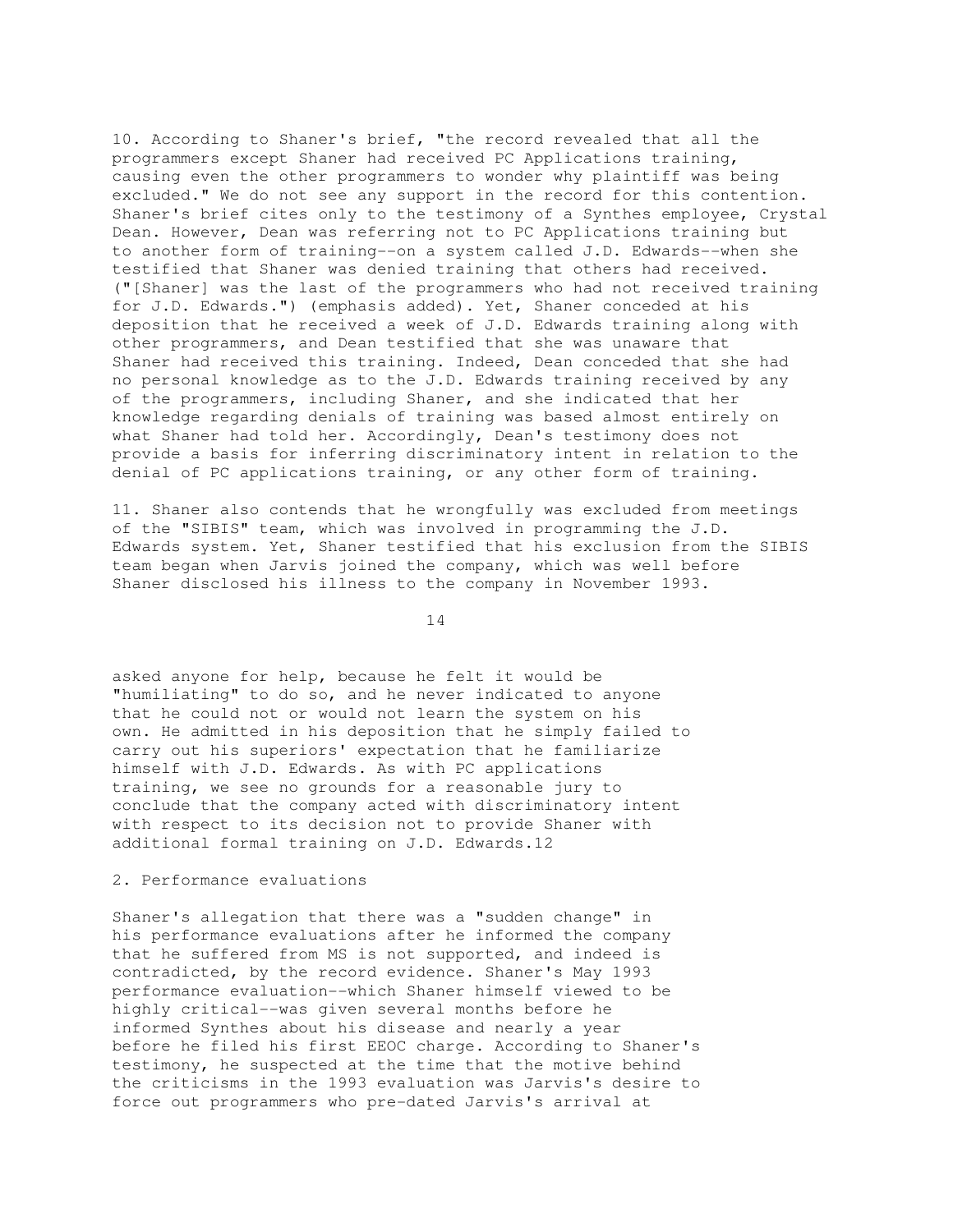Synthes. While this motive may not have been benevolent, it could not have been based on Shaner's disability, which had not yet been made known to the company. According to Shaner's testimony, his next evaluation, in April 1994- which he received prior to the filing of his first EEOC charge, was a "carbon copy" of the 1993 evaluation. A subsequent evaluation in March 1995, like the two prior ones, indicated that Shaner was not performing to the level expected of a senior analyst. In short, the record shows that Shaner's performance evaluations contained similar

12. Our conclusions regarding PC applications training and J.D. Edwards training are further bolstered by Shaner's testimony that the company in fact provided him with various training during the course of his employment, including the week-long seminar on J.D. Edwards. Further, the company paid for Shaner to attend periodic seminars with an organization called the "Delaware Valley Computer Users Group." The fact that Shaner received some training from the company severely undermines his claim that the company deprived him of other forms of training on account of his disability.

 $\mathcal{L}_\mathcal{L}$  , and the set of the set of the set of the set of the set of the set of the set of the set of the set of the set of the set of the set of the set of the set of the set of the set of the set of the set of th

15

criticisms both before and after he made the company aware that he suffered from MS and before and after he filed his first EEOC charge.13

Under these circumstances, there is simply no evidence that any of these evaluations was causally linked to the filing of Shaner's first EEOC charge or that any of them was motivated by discriminatory or retaliatory intent. We have indicated that temporal proximity between the employee's protected activity and the alleged retaliatory action may satisfy the causal link element of a prima facie retaliation claim, at least where the timing is "unusually suggestive of retaliatory motive." See Krouse, 126 F.3d at 503 (internal quotation marks omitted); Woodson, 109 F.3d at 920. Yet the timing of the performance evaluations in this case is anything but suggestive, inasmuch as Shaner received the 1993 and 1994 evaluations prior to the filing of his first EEOC charge, and the 1995 evaluation was prepared nearly a year after the filing of the charge.

Moreover, although "mere passage of time is not legally conclusive proof against retaliation," we have indicated that the passage of a long period of time between protected activity and an alleged retaliatory action weighs against a finding of a causal link where there is no evidence of retaliatory animus during the intervening period. See Krouse, 126 F.3d at 503-04 ("Absent evidence of intervening antagonism or retaliatory animus, we conclude that the passage of time [between the filing of plaintiff 's charge and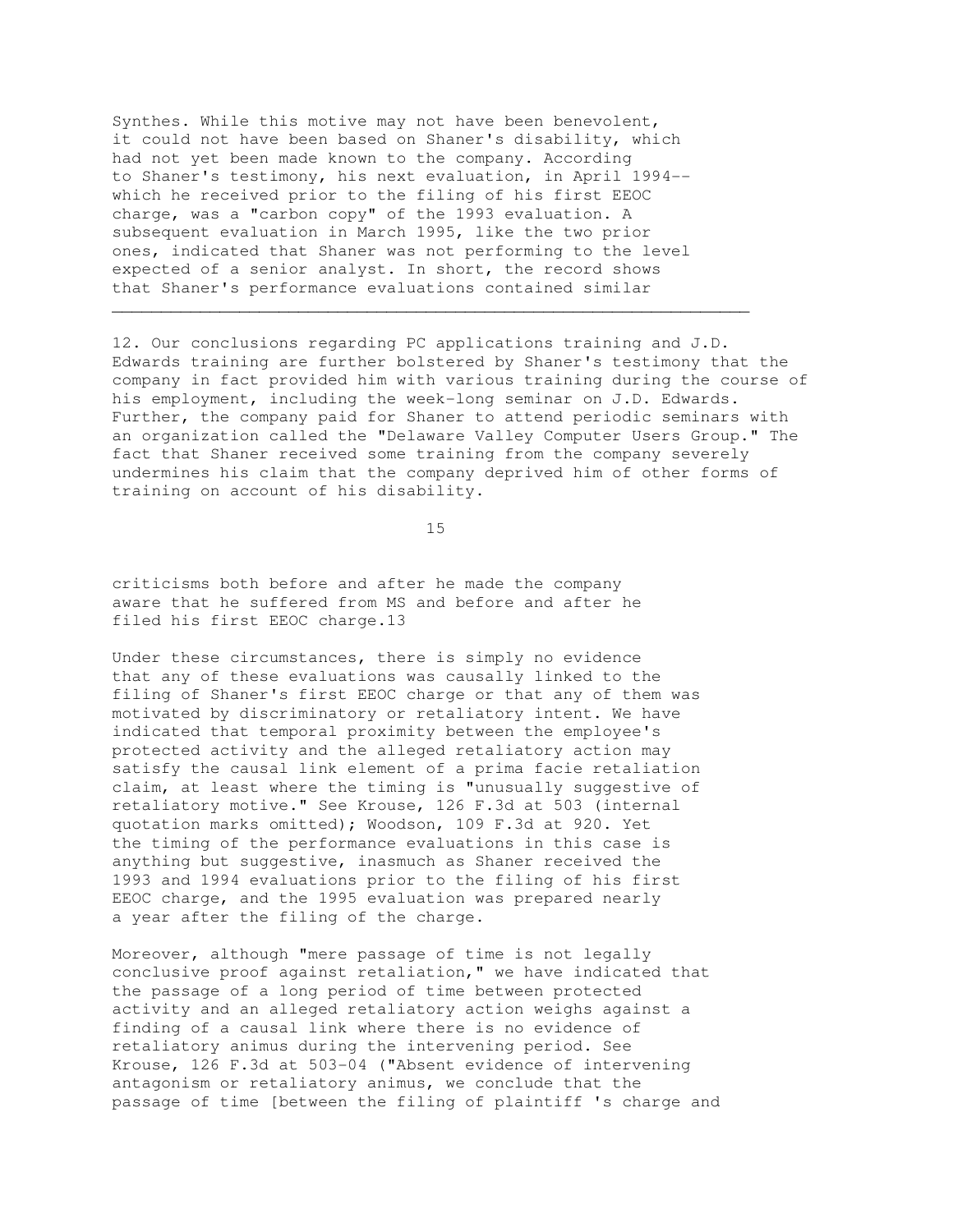the alleged retaliatory action] in this case is conclusive and that [plaintiff] failed to establish a causal link as a matter of law."); Woodson, 109 F.3d at 920-21. The record does not support a finding that there was an intervening retaliatory animus so as to establish a causal connection between the filing of Shaner's first charge and the 1995 evaluation, particularly in view of the circumstance that the three evaluations were consistent.

We also make the following observation with respect to performance evaluations. While it is possible that a

13. Indeed, prior to November 15, 1993, Shaner complained to his MS support group that he had received an unfairly critical performance review from his employer.

 $\mathcal{L}_\mathcal{L} = \{ \mathcal{L}_\mathcal{L} = \{ \mathcal{L}_\mathcal{L} = \{ \mathcal{L}_\mathcal{L} = \{ \mathcal{L}_\mathcal{L} = \{ \mathcal{L}_\mathcal{L} = \{ \mathcal{L}_\mathcal{L} = \{ \mathcal{L}_\mathcal{L} = \{ \mathcal{L}_\mathcal{L} = \{ \mathcal{L}_\mathcal{L} = \{ \mathcal{L}_\mathcal{L} = \{ \mathcal{L}_\mathcal{L} = \{ \mathcal{L}_\mathcal{L} = \{ \mathcal{L}_\mathcal{L} = \{ \mathcal{L}_\mathcal{$ 

16

manager might make a poor evaluation to retaliate against an employee for making an EEOC charge, still it is important that an employer not be dissuaded from making what he believes is an appropriate evaluation by a reason of a fear that the evaluated employee will charge that the evaluation was retaliatory. In this regard, we are well aware that some employees do not recognize their deficiencies and thus erroneously may attribute negative evaluations to an employer's prejudice. Accordingly, in a case like this in which the circumstances simply cannot support an inference that the evaluations were related to the EEOC charges, a court should not hesitate to say so.

3. Office temperature

According to Shaner's testimony, prior to the relocation of his office, he frequently saw employees, including Jarvis, adjusting the thermostat in the area of the building where Shaner and others worked. He admitted during his deposition that he had no evidence that any of these people were changing the thermostat in order to harm him. Indeed, he responded "I would think so" when asked whether these people were adjusting the thermostat simply because they were uncomfortable with the office temperature, and he indicated that he "disagreed" with others regarding the appropriate temperature.14 Most significantly, Shaner testified that the thermostat frequently was adjusted too high for his liking prior to November 1993,

 $\mathcal{L}_\mathcal{L} = \{ \mathcal{L}_\mathcal{L} = \{ \mathcal{L}_\mathcal{L} = \{ \mathcal{L}_\mathcal{L} = \{ \mathcal{L}_\mathcal{L} = \{ \mathcal{L}_\mathcal{L} = \{ \mathcal{L}_\mathcal{L} = \{ \mathcal{L}_\mathcal{L} = \{ \mathcal{L}_\mathcal{L} = \{ \mathcal{L}_\mathcal{L} = \{ \mathcal{L}_\mathcal{L} = \{ \mathcal{L}_\mathcal{L} = \{ \mathcal{L}_\mathcal{L} = \{ \mathcal{L}_\mathcal{L} = \{ \mathcal{L}_\mathcal{$ 

14. Shaner's testimony in this regard is corroborated by testimony from other Synthes employees. Denise Arms-Sadowski testified that she had a low tolerance for cold temperatures and often asked Jarvis to raise the heat. She also testified that there were other employees who complained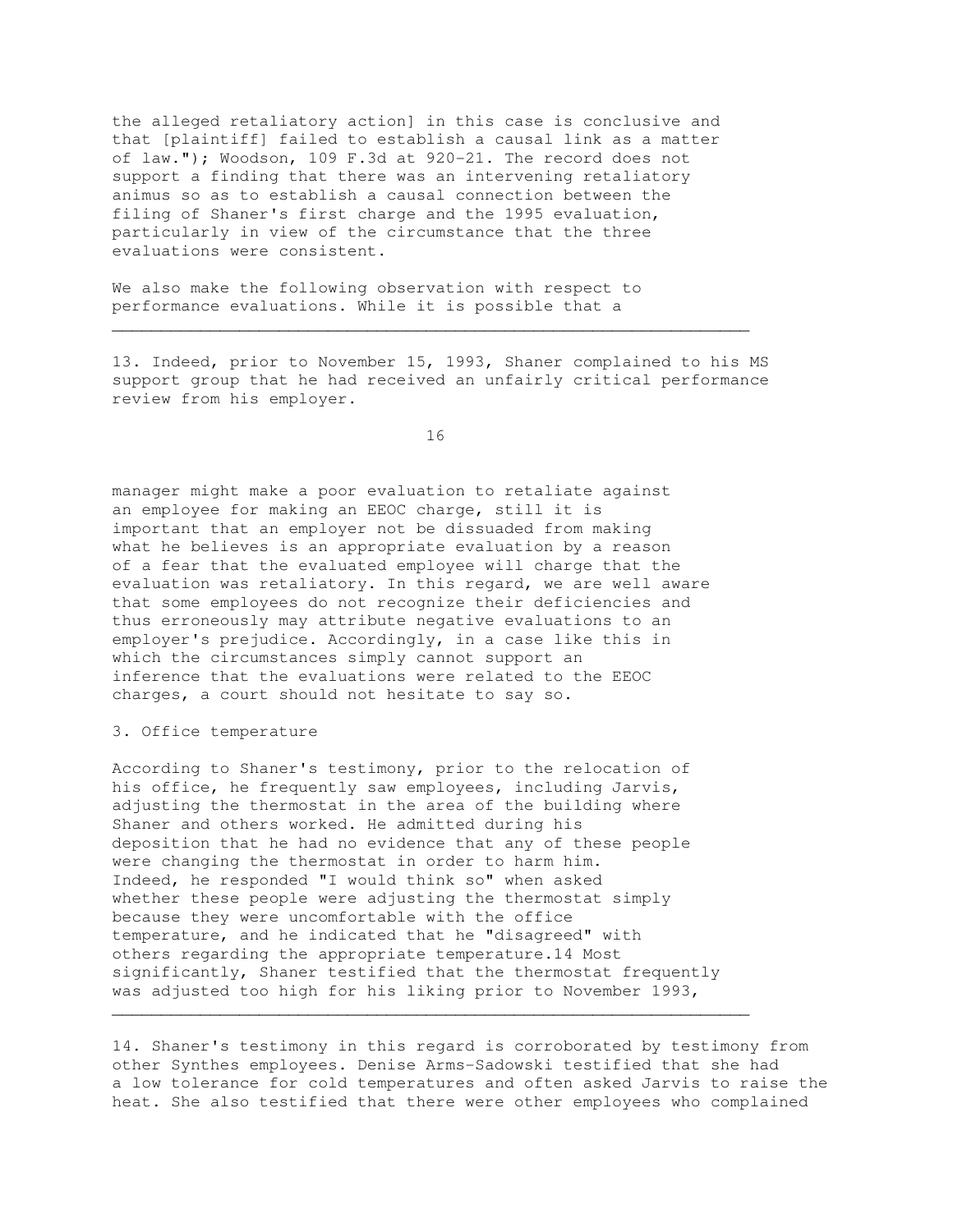about the office being too cold. According to George Felix, "Bob [Shaner] would go to the thermostat and turn the heat down. There were employees that complained that it was then too cold in the office and they would turn the heat back up." Indeed, at oral argument before us, Shaner's counsel stated that "it is clear from the evidence on the record that they were raising the heat to over 75 degrees for the comfort level of

other employees." Oral Argument Tr. at 7 (emphasis added). Of course, we do not suggest that this case turns on an inquiry as to how far an employer must go to make a reasonable accommodation under the ADA to a disabled person at the expense of other employees. See Kralik v. Durbin, 130 F.3d 76, 80-84 (3d Cir. 1997).

17

when he first informed the company that he suffered from MS. Thus, with respect to the period prior to the relocation of Shaner's office, we see no basis for a finding that anyone adjusted the temperature with discriminatory or retaliatory intent, and no evidence of a causal link between Shaner's problems with office temperature and the filing of his first EEOC charge.15

According to Shaner, after his office was relocated, there were four or five instances when an unknown individual or individuals turned the heat all the way up while he was at lunch. These isolated incidents do not in themselves rise to the level of adverse action upon which to base a claim for disparate treatment or retaliation. See Mondzelewski v. Pathmark Stores, Inc., 162 F.3d 778, 787 (3d Cir. 1998) ("[M]inor or trivial actions that merely make an employee `unhappy' are not sufficient to qualify as retaliation under the ADA  $\ldots$  ."). Even if a factfinder could infer that these incidents were motivated by hostility toward Shaner's disability, we do not believe, in light of all the evidence, that these incidents provide a basis for a rational finding that any of the company's other actions were motivated by discriminatory or retaliatory intent.16

15. We do not see how an intent to discriminate or retaliate can be inferred from the fact that Shaner was required to work under the same temperature conditions as other employees.

 $\mathcal{L}_\mathcal{L} = \{ \mathcal{L}_\mathcal{L} = \{ \mathcal{L}_\mathcal{L} = \{ \mathcal{L}_\mathcal{L} = \{ \mathcal{L}_\mathcal{L} = \{ \mathcal{L}_\mathcal{L} = \{ \mathcal{L}_\mathcal{L} = \{ \mathcal{L}_\mathcal{L} = \{ \mathcal{L}_\mathcal{L} = \{ \mathcal{L}_\mathcal{L} = \{ \mathcal{L}_\mathcal{L} = \{ \mathcal{L}_\mathcal{L} = \{ \mathcal{L}_\mathcal{L} = \{ \mathcal{L}_\mathcal{L} = \{ \mathcal{L}_\mathcal{$ 

16. Shaner's claim that the company acted with retaliatory intent in relocating his office is entirely without merit. The company was responding to Shaner's own complaints about office temperature, and Shaner conceded at his deposition that the company"attempted to accommodate me" by moving him to a room with its own temperature control. Indeed, according to Shaner's testimony, he and DiGuglielmo agreed prior to the move that it would be better for him to work in an area where he could control the temperature. Further, Shaner's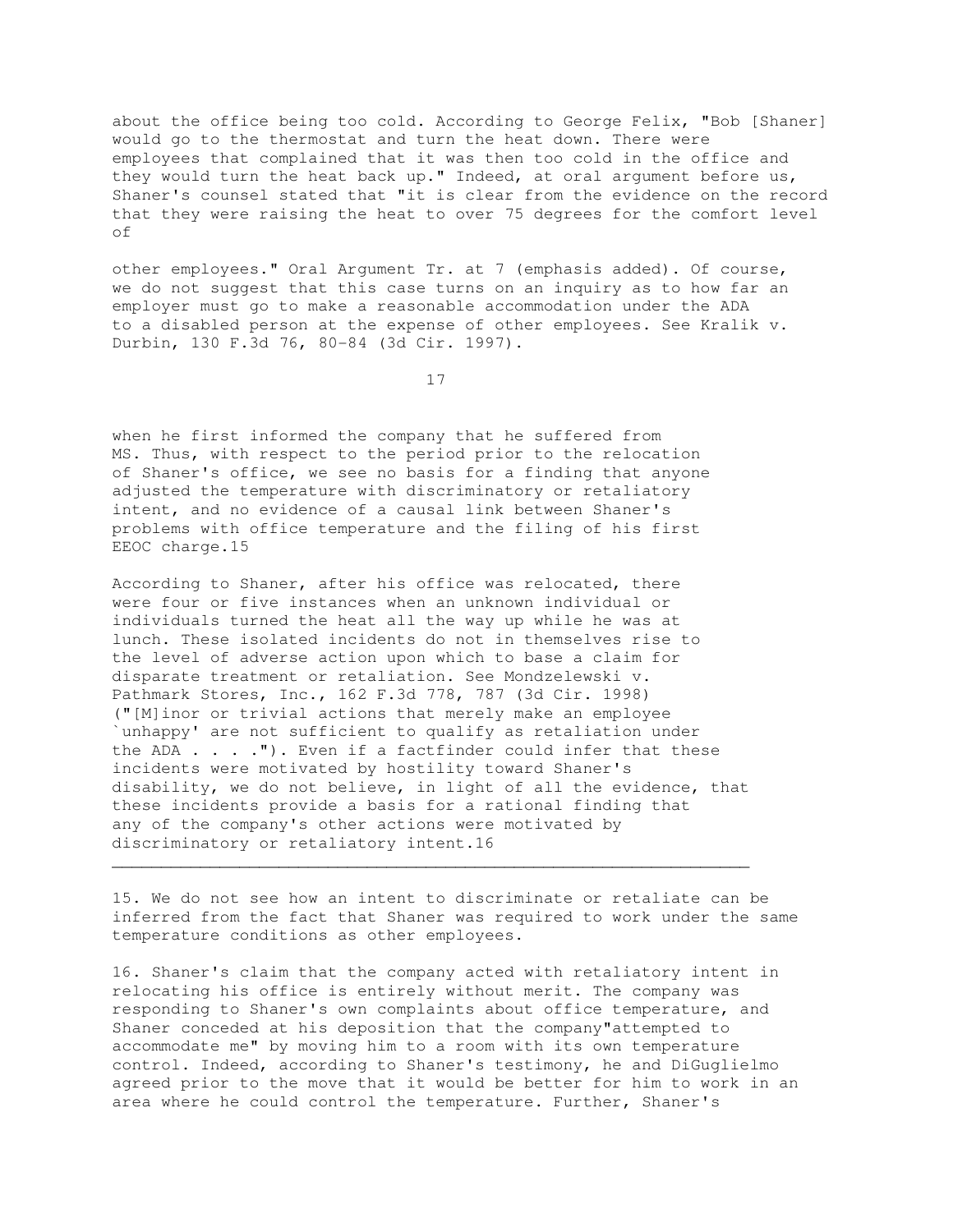allegation that the conference room to which he was moved was a "converted closet" is completely at odds with his own deposition testimony. Although the conference room was once used for storage, it also had been an office for two consultants, and it contained windows looking out onto a hallway. We simply see no basis for a finding that the office relocation was causally linked to the filing of the EEOC charge or that the relocation was made with retaliatory intent.

We also see no evidence of retaliatory intent with respect to DiGuglielmo's request that Shaner attend counseling. Shaner voluntarily

18

# 4. Termination

Shaner does not challenge the company's general policy requiring termination of employees who are on medical leave for six months. Nor does he dispute that he was permanently and totally disabled when he went on leave in April 1995 and that he has been unable to work since. Shaner's argument is that the company intentionally or recklessly caused an exacerbation of his MS through its discriminatory and retaliatory treatment--including the manipulation of the office temperature--so as to compel him to take a leave of absence, thereby allowing the company to apply its termination policy as a pretext for retaliation.17 To support this argument, Shaner cites his own hearsay testimony that another employee told him that the company began removing and rearranging things in Shaner's office a day or two after Shaner went on leave in April 1995. Shaner contends that the company did not know at that time how long he was going to be absent.

We have no trouble concluding that a reasonable factfinder cannot accept Shaner's theory that the company intentionally or recklessly caused his MS to worsen. Contrary to the inference which Shaner seeks to raise, the

 $\mathcal{L}_\mathcal{L}$  , and the set of the set of the set of the set of the set of the set of the set of the set of the set of the set of the set of the set of the set of the set of the set of the set of the set of the set of th

attended the counseling because he felt that it would be beneficial to him. As with the relocation of Shaner's office, the evidence shows only that the company was making efforts to help Shaner, rather than to discriminate or retaliate against him. The very purpose of the ADA would be undermined if, in the context presented here, we were to view the company's attempts to aid or accommodate Shaner as evidence of retaliatory treatment.

17. Shaner's brief argues as follows:

 Focusing entirely on Synthes's `non-discriminatory reason' for firing Robert Shaner (Synthes's alleged policy of firing any employee out on medical leave for more than six months), the court below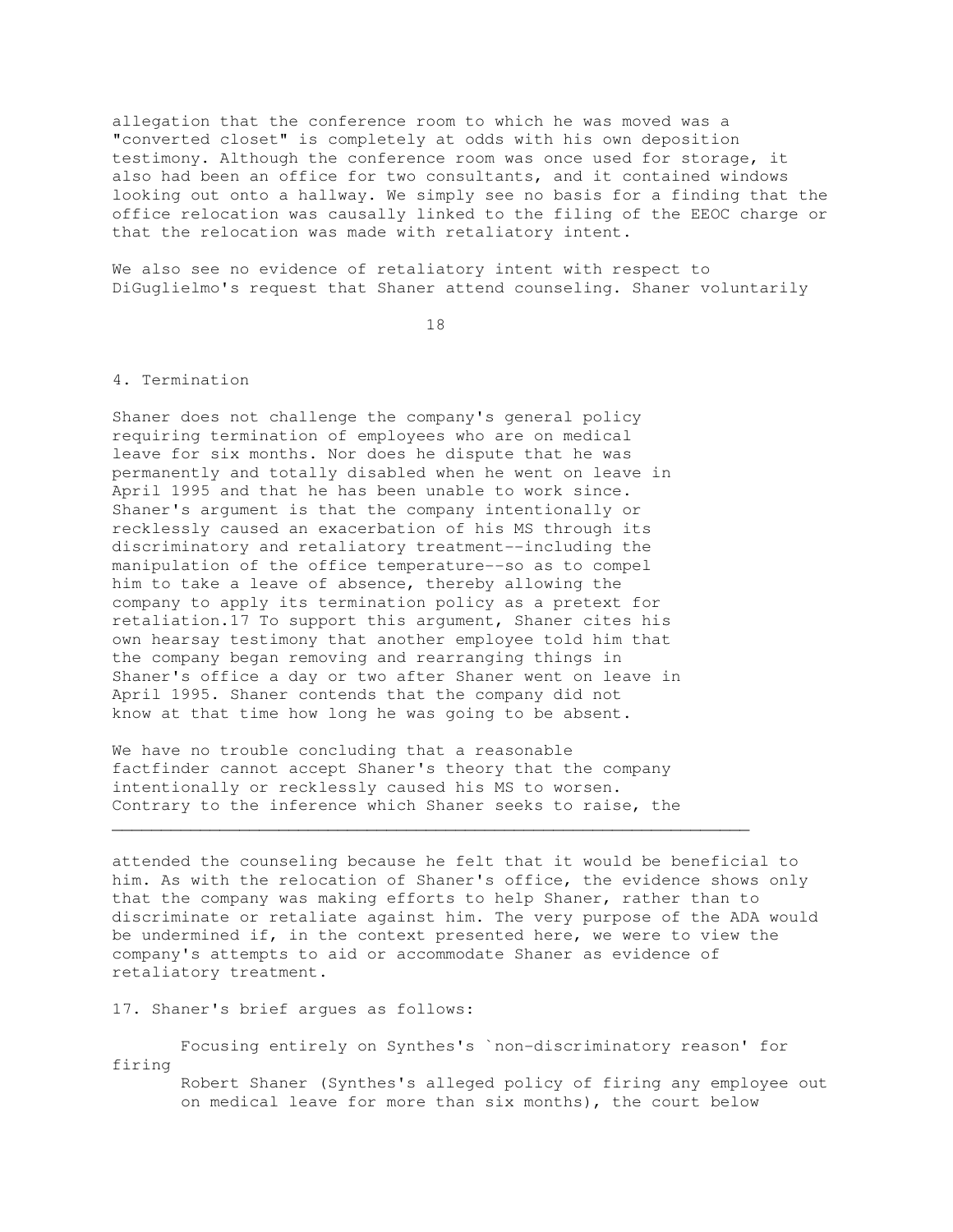accepted Synthes's statements that they always adhered to the six month policy, disallowing that Shaner need not have offered evidence challenging the existence of such a policy, since he was charging that Synthes had caused his disability so that it could apply the policy to him. The punctilious procedural perfection of Synthes's use of that policy is irrelevant.

Appellant's Br. at 37-38.

19

evidence shows that the company made substantial efforts to accommodate him. When Shaner returned from hisfirst leave of absence in 1994, the company lightened his month-end work load and allowed him to attend water therapy sessions during work hours. In November 1994, the company moved him to an office with its own thermostat so that he could control the temperature in his work space. The company also permitted him to leave work early when he was ill and allowed him to attend counseling sessions during work hours. Considering all the evidence, there is no basis for a factfinder to conclude that the sixmonth policy was applied as a pretext for retaliation.

Further, the evidence does not establish a causal link between the termination and the filing of Shaner'sfirst EEOC charge. The termination took place approximately a year and a half after the filing of the charge, and the evidence does not support a finding that there was such intervening discrimination or retaliatory harassment as to permit an inference that the termination was linked to the filing of the charge. See Krouse, 126 F.3d at 503-04 (affirming summary judgment for employer on retaliation claim where there was no evidence of antagonism or retaliatory animus during nineteen-month period between the filing of the plaintiff 's charge and the alleged retaliatory action). Although Shaner contends that the company planned on firing him as soon as he began his leave in April 1995, the fact remains that he was not fired until six months later, pursuant to a neutral policy. There is no basis for a finding of retaliation here. In sum, the district court properly granted summary judgment with respect to Shaner's ADA claims.

# B. Emotional Distress

We further conclude that there is not sufficient evidence to establish a claim for intentional infliction of emotional distress under Pennsylvania law. That tort is defined as follows:

> One who by extreme and outrageous conduct intentionally or recklessly causes severe emotional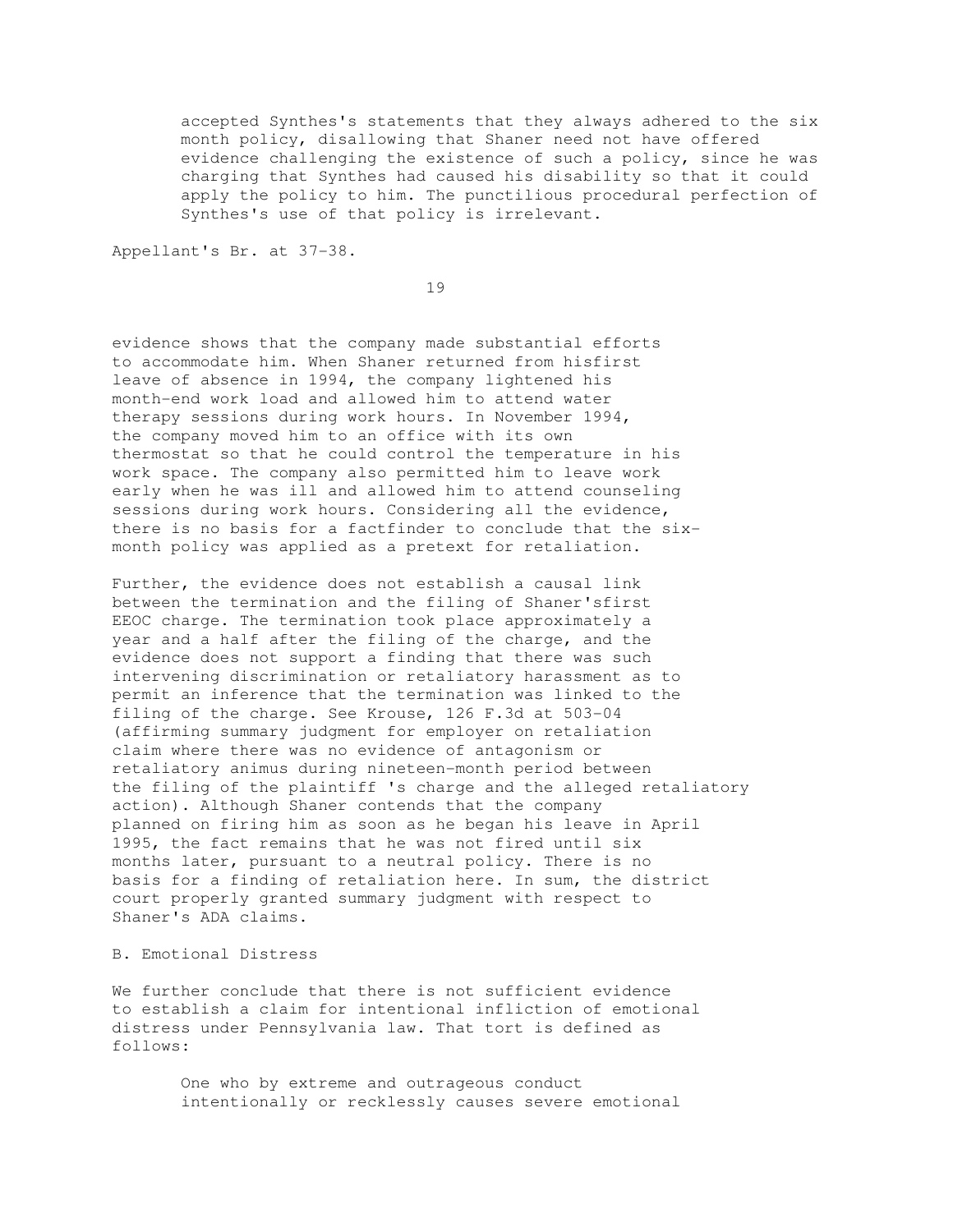distress to another is subject to liability for such emotional distress, and if bodily harm to the other results from it, for such bodily harm.

20

Hoy v. Angelone, 720 A.2d 745, 753 (Pa. 1998) (quoting Restatement (Second) of Torts S 46).18 "[C]ourts have been chary to allow recovery for a claim of intentional infliction of emotional distress. Only if conduct which is extreme or clearly outrageous is established will a claim be proven." Id. at 753-54. The Hoy court rejected an emotional distress claim arising from workplace sexual harassment involving sexual propositions, physical contact with the plaintiff 's knee, off-color jokes, regular use of profanity, and the posting of a sexually suggestive picture. See id. at 754-55. In so ruling, the court stated that "the conduct exhibited . . ., while unacceptable, was not so extremely outrageous . . . that would allow for recovery under this most limited of torts." Id. at 755.

We will assume that conduct which is intended to cause a worsening of a disabled person's physical symptoms may qualify as "extreme or clearly outrageous." Nevertheless, viewing the record in the light most favorable to Shaner, we do not find sufficient evidence to establish such a claim here. Shaner's most serious allegation--manipulation of the office temperature with intent to cause him harm or reckless disregard for his health--is simply not supported by the record, which indicates that others adjusted the temperature simply for their own comfort.19 Accordingly, Shaner's emotional distress claim cannot survive summary judgment.20

18. The Pennsylvania Supreme Court has not expressly adopted section 46 of the Restatement. See Hoy, 720 A.2d at 753 n.10. In Hoy, the court assumed the existence of the tort under Pennsylvania law and concluded that the plaintiff had failed to establish a right of recovery. See id.

 $\mathcal{L}_\mathcal{L}$  , and the set of the set of the set of the set of the set of the set of the set of the set of the set of the set of the set of the set of the set of the set of the set of the set of the set of the set of th

19. Although Shaner testified as to four orfive occasions when someone turned the heat all the way up in the conference room while he was at lunch, we do not believe that these isolated incidents rise to the level of

outrageous conduct, even assuming that the perpetrator was aware of the effect of heat on Shaner's MS. Such isolated office pranks do not meet the threshold of this "most limited of torts." See Hoy, 720 A.2d at 755.

20. The district court held that Shaner's emotional distress claim was barred by the Pennsylvania Workers' Compensation Act, and further indicated that any heat-related aggravation of Shaner's MS would be a